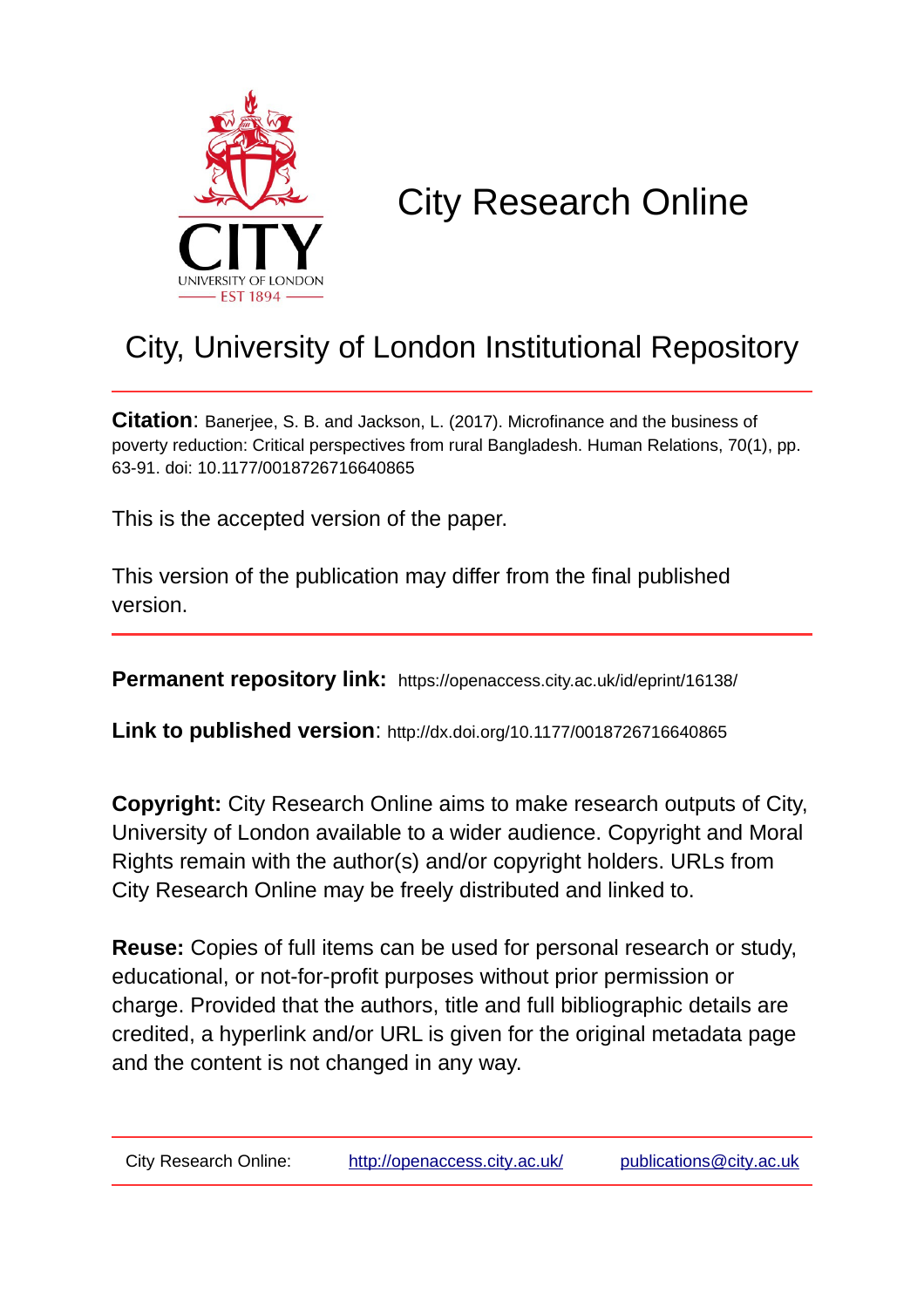## **Microfinance and the business of poverty reduction: Critical perspectives from rural Bangladesh**

#### **Abstract**

In this paper we provide a critical analysis of the role of market-based approaches to poverty reduction in developing countries. In particular we analyze the role of microfinance in poverty alleviation by conducting an ethnographic study of three villages in Bangladesh. Microfinance has become an increasingly popular approach that aims to alleviate poverty by providing the poor new opportunities for entrepreneurship. It also aims to promote empowerment (especially among women) while enhancing social capital in poor communities. Our findings, however, provide a different narrative. We found microfinance led to increasing levels of indebtedness among already impoverished communities and exacerbated economic, social and environmental vulnerabilities. Our findings contribute to the emerging literature on the role of social capital in developing entrepreneurial capabilities in poor communities by recounting narratives from voices that tend to be excluded in the debate on inclusive growth.

# **Keywords: Microfinance, NGOs, poverty reduction, social capital, vulnerability**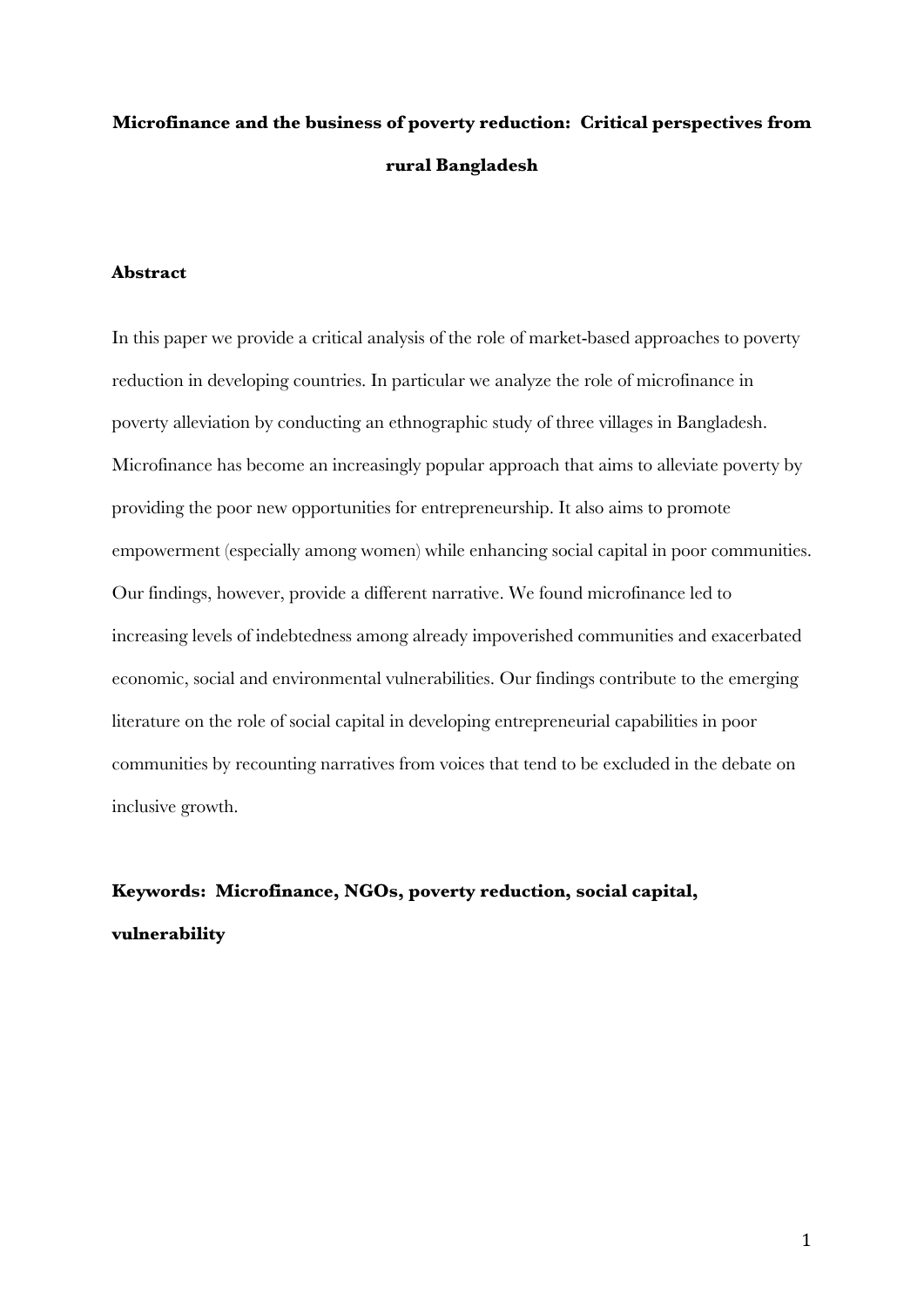#### **Microfinance and the business of poverty reduction: Critical perspectives from**

#### **rural Bangladesh**

*'Grameen Foundation helps the world's poorest, especially women, improve their lives and escape poverty by helping to provide access to appropriate financial services new ways to generate income……By helping local microfinance institutions and other poverty-focused organizations become more effective we've helped millions pull themselves out of poverty' (Grameen Foundation, 2012).*

*'Nothing can stop an idea whose time has gone. And micro-finance is in a danger zone. It is a discredited model. It has raised more questions that it has answered. To think that we are going to alleviate poverty is a tall claim. Microfinance has promised more than it has actually delivered, created more problems than actually solved and continues to promise much more than what it actually puts on the ground' (Jairam Ramesh, Indian Rural Development Minister, 2012).*

### **Introduction**

Poverty is big business. Even in the United States, one of the richest countries in the world, the poverty industry is worth about \$33 billion a year comprising payday loan centers, pawnshops, credit card companies and microfinance providers who generate business from the poorer segments of the population (Rivlin, 2010). Amongst the so-called developing and least developed countries millions of people continue to face crippling poverty. 'Ending poverty in all its forms everywhere' is the first of 17 Sustainable Development Goals set by the United Nations. In absolute terms at the global level there are currently between 1.2 and 1.5 billion people still living in extreme poverty and 162 million children still suffering from chronic under-nutrition, a figure the UN deems 'unacceptable' (UNDP, 2014).

Microfinance, or the provision of small loans to the poor with the aim of lifting them out of poverty, is a key poverty reduction strategy that has spread rapidly and widely over the last twenty years, currently operating in more than 60 countries (Bateman, 2010). According to many researchers and policy makers microfinance encourages entrepreneurship, increases income generating activity thus reducing poverty, empowers the poor (especially women in developing countries), increases access to health and education, and builds social capital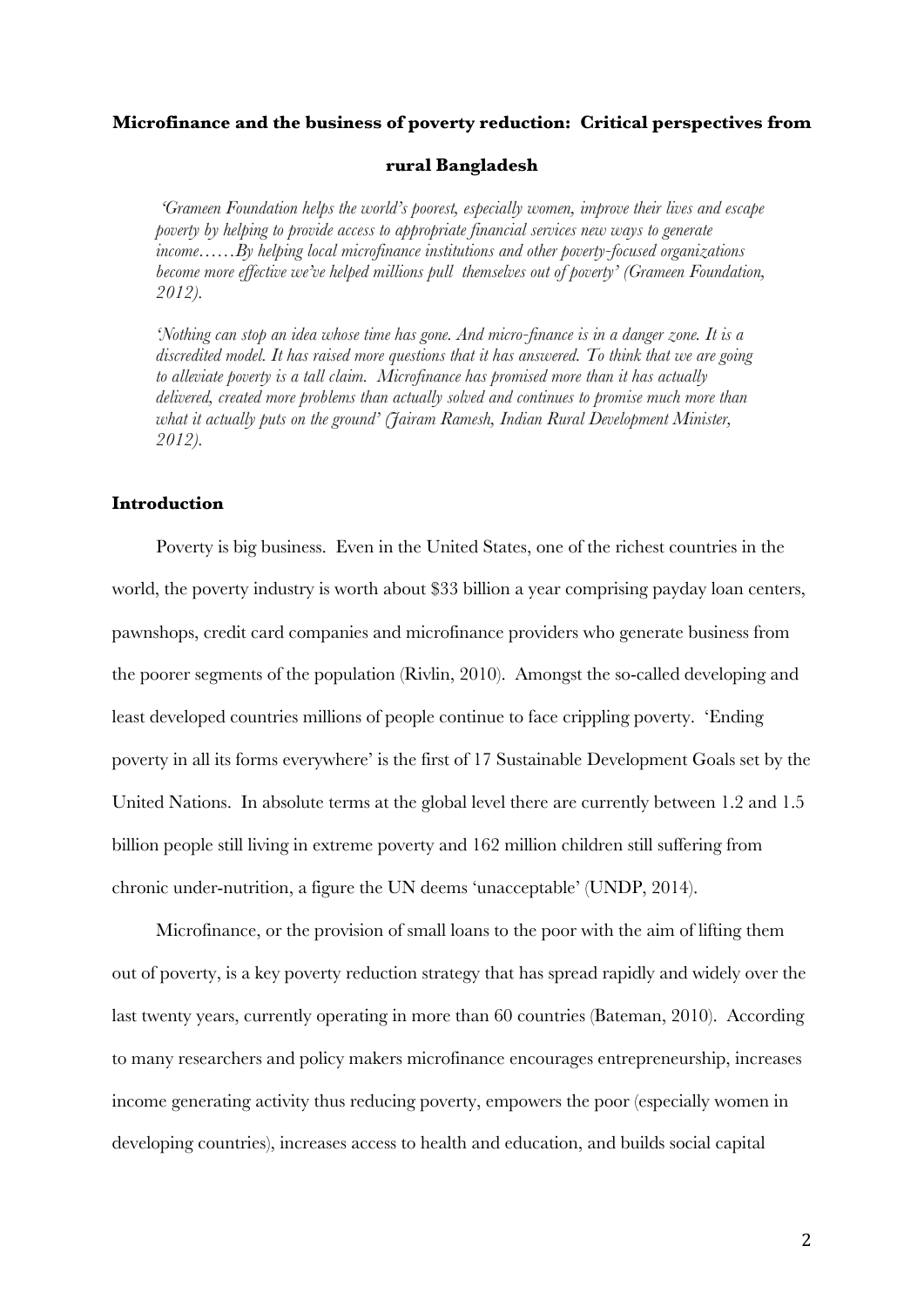among poor and vulnerable communities (Khandker, 2005; Westover, 2008). Studies of market-based measures to alleviate poverty are also gaining considerable traction in the management literature where scholars have developed concepts like 'base-of-pyramid' and 'creating shared value' to address what businesses can do to alleviate poverty and enhance social welfare (Porter and Kramer, 2011; Prahalad, 2004).

However, more recently concerns have been raised about the real value and impact of microfinance. In the last few years 'microfinance meltdowns' have been reported in Morocco, Nicaragua, Pakistan, Bosnia, Mexico and Lebanon, and most dramatically in the Indian state of Andhra Pradesh when the entire microfinance industry collapsed in late 2010, which was the context of the quote by the then Indian minister mentioned above (Bateman & Chang, 2012). More disturbingly, inability to repay microfinance loans has also been linked to 'hundreds of suicides' among borrowers in India (Associated Press, 2012) and organ trafficking in Bangladesh (BBC, 2013). Such concerns raise important questions: does microfinance enable entrepreneurship among impoverished communities that can lift them out of poverty? Is it possible as some critics claim, that microfinance instead of alleviating poverty actually serves to exacerbate poverty in particular contexts (Bateman, 2010; Karim, 2008)? If so, how? How do the receivers or 'clients' of microfinance cope with rising debts that result from incurring microfinance loans? And how does group borrowing influence social relations between individuals in the group?

To help answer these questions, we report the results of an ethnographic study of microfinance in three villages in rural Bangladesh that have been targeted by microfinance organizations aiming to reduce poverty in the region by promoting entrepreneurial activity. Our results challenge existing theory and research regarding the role and impact of microfinance - that it generates income, empowers women and builds social capital in poor communities. Our aim in this paper is to change the conversation about microfinance and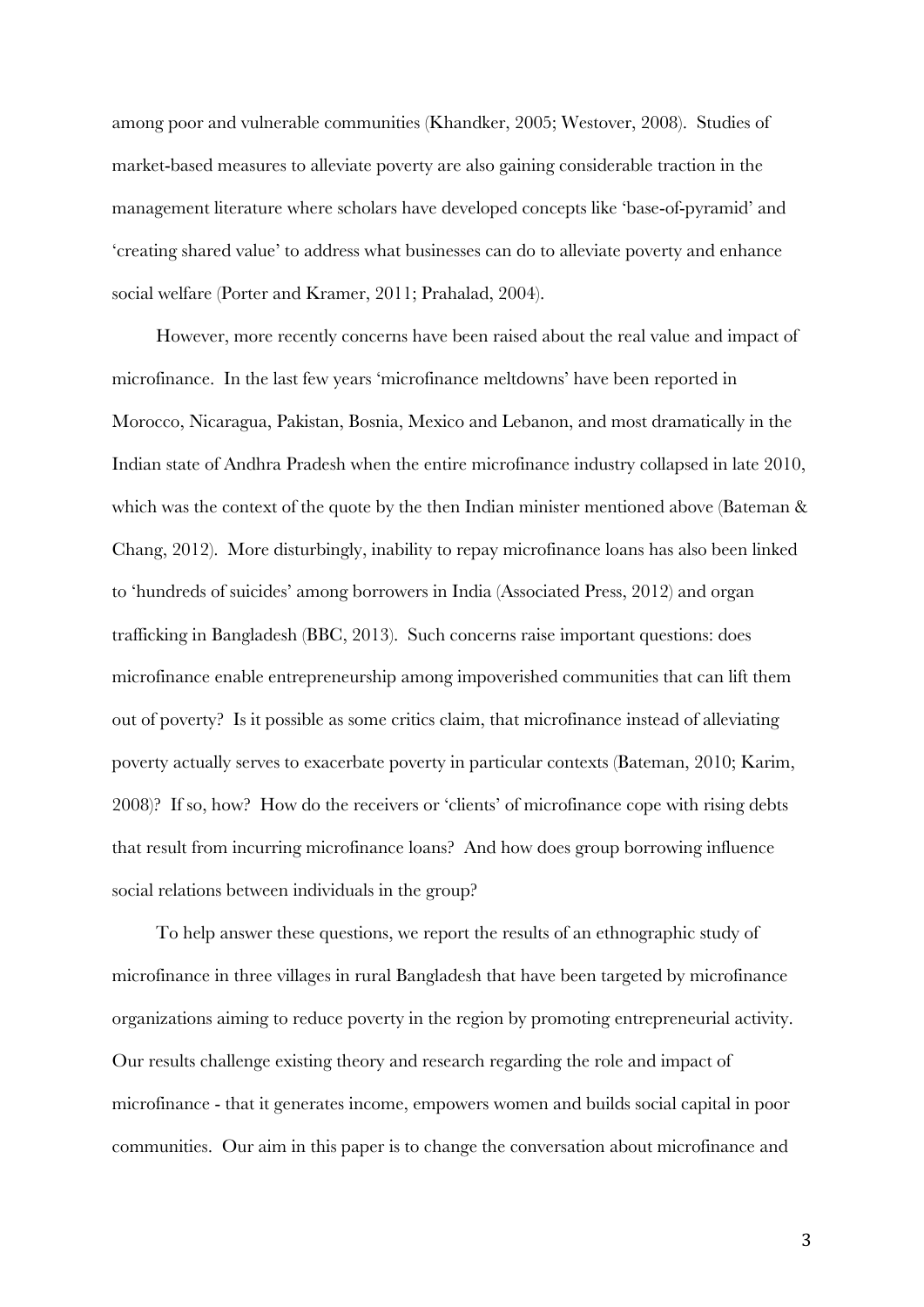market-based development by changing the lens through which the problem of poverty reduction programs is seen: not from the perspective of the providers of microfinance institutions (MFIs) or the many government and non-government organizations (NGOs) that develop and implement microfinance initiatives but from the perspective of the receivers of microfinance, especially those that live in extreme poverty.

Our study makes three contributions to the literature. First, at the individual level we provide an empirically grounded narrative about the lived realities of poverty and describe the experience of poor communities with microfinance. Our ethnographic study enables us to develop a grounded theory of the vulnerability dimensions of poverty. The majority of the literature on microfinance has focused on the supply side of the equation. Research questions have tended to be donor driven and the emphasis has been on the reach of microfinance initiatives (Mosley and Hulme, 1998), the high repayment rates on microloans (Matin et al., 2002), the role of NGOs in implementing microfinance projects (Baruah, 2010), the kinds of microenterprises that emerge (Datar et al., 2008) and the organizational processes of microfinance providers (Galema et al., 2012). We narrate a different story in this paper: a story of how microfinance affects the daily grind of the rural poor, the choices they have to make to stay financially afloat and the economic, environmental and social consequences of these choices. Such rich empirical accounts are rarely found in the literature, especially from developing regions such as Bangladesh where access can be difficult. Much of the rhetoric of 'empowerment' is from a top down perspective of those that do the empowering with little or no attention being paid to the increased vulnerabilities faced by those living in extreme poverty arising from market based poverty reduction initiatives like microfinance. Our study provides such a bottom up perspective.

Second, findings from our study contribute to the literature on the role of social capital in poverty reduction. Emerging research on base-of-pyramid (BoP) approaches to poverty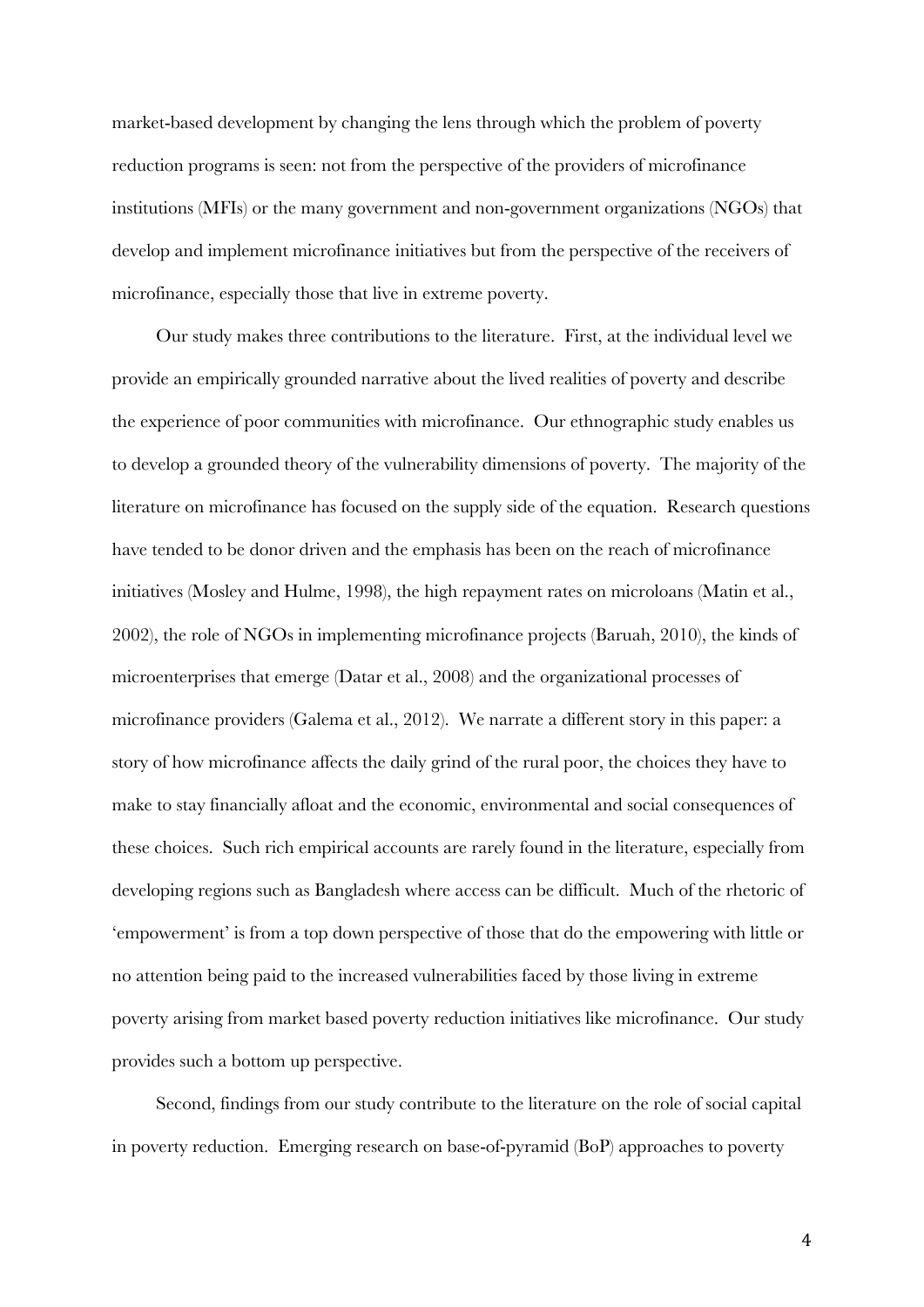reduction and empowerment of poor populations suggests that market based initiatives directed at impoverished communities can leverage their social capital to develop capabilities that could lift them out of poverty (Ansari et al., 2012). Our study identifies the boundary conditions of social capital creation through market based initiatives by highlighting processes whereby social capital can be undermined by market-based measures like microfinance. Third, our study contributes to the literature on building inclusive markets by recounting narratives from voices that tend to be excluded in the debate on inclusive growth at the institutional level. NGOs are key actors that fill the 'institutional voids' in rural areas of developing countries (Mair et al., 2012) and our study complements emerging research in the area by problematizing the role of NGOs as institutional agents of poverty alleviation (Khan et al., 2010). In the sections that follow we discuss the emergence of microfinance and examine its theoretical basis as a poverty reduction strategy. We then describe our ethnographic study of communities in three Bangladeshi villages and analyze their experiences of microfinance. We conclude by discussing implications of our findings and providing directions for future research.

#### **Poverty and vulnerability**

While there is no universally accepted definition of poverty, economic dimensions of poverty based on income and consumption data have generally been used to measure poverty levels. For instance, the World Bank defines two thresholds of poverty – the 'extreme poor' who live on less than \$1.25 a day and the merely 'poor' who live on less than \$2 a day based on consumption per capita (Banerjee and Duflo, 2007). While the dollar a day figure may be a useful heuristic for researchers and policy makers it does not capture the lived realities of the poor – feelings of powerlessness and vulnerability risks for example, or poor nutrition and health arising from sustained deprivation, or gender differences in poverty (Chakravarti, 2006; Ravallion, 2003). Economic measures of poverty may reflect the structural aspects of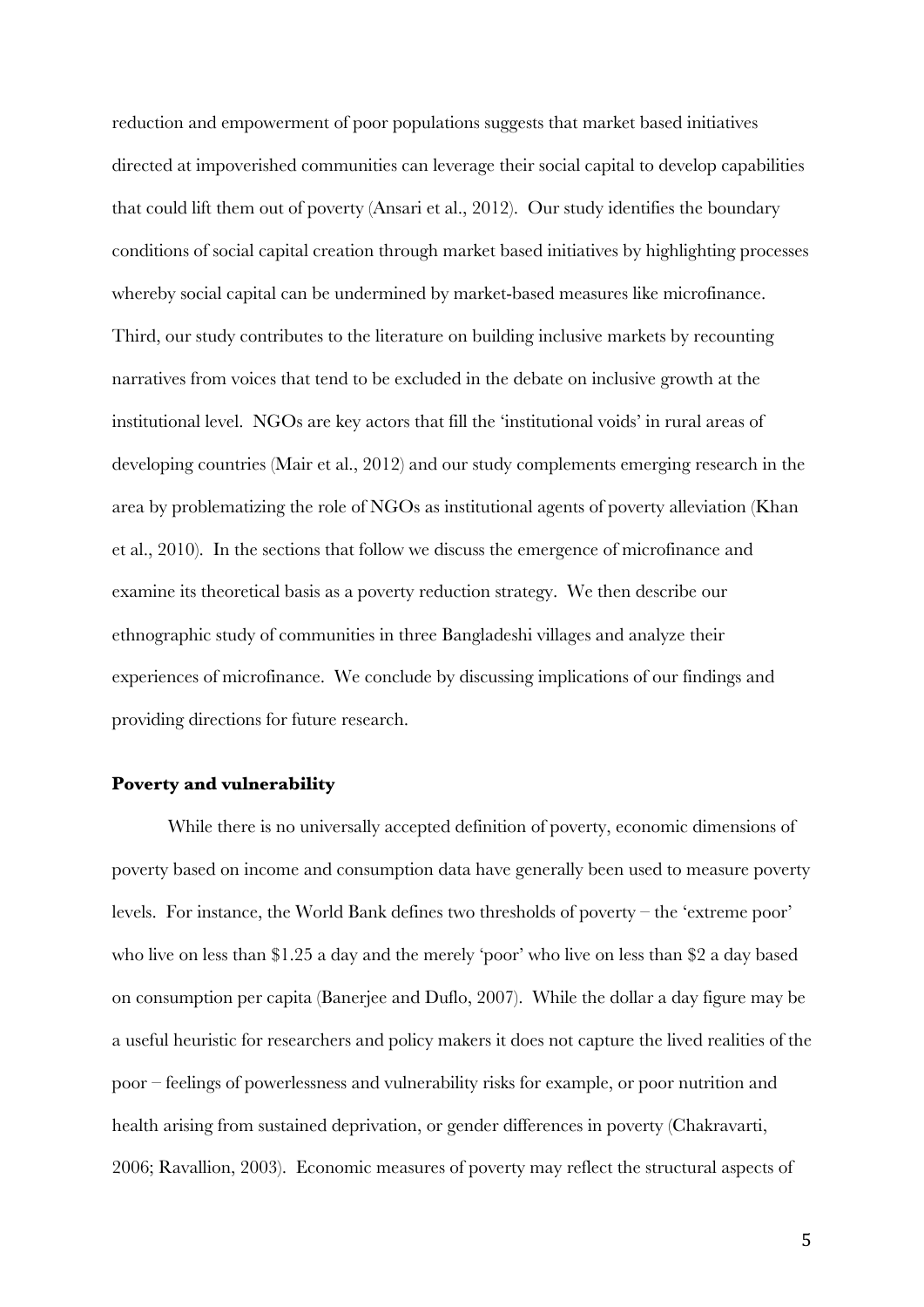poverty but do not capture the cultural, social and psychological dimensions of poverty and more importantly precludes any kind of agency to the poor by ignoring their survival strategies, social relations, and practices of resistance (Arora and Romijn, 2012).

Some studies have identified qualitative indicators of poverty such as vulnerability, deprivation, helplessness, and deficiency that arise from income poverty and the inability of the poor to leverage resources required to fulfill their basic needs (Bradshaw, 2007; Chambers, 1995; Chakravarti, 2006). However, apart from offering estimates of the number of people living on \$1 or \$2 a day research assessing the effectiveness of poverty alleviation measures does not provide useful insights into the lived experiences of the chronic poor or the effectiveness of poverty alleviation strategies in reducing the qualitative aspects of poverty such as vulnerability, deprivation and helplessness. Our study attempts to address this gap. Our analysis provides a fresh perspective of poverty and poverty reduction strategies by exploring an expansive concept of chronic poverty that takes into account feelings of vulnerability and associated risks experienced by the extreme poor. Drawing from the extant literature, we define poverty as a process whereby people are subject to sustained physical, social, economic, political, psychological and/or spiritual deprivation which gives rise to any combination of physical weakness, perceived isolation, and feelings of ill-being, vulnerability and powerlessness (Banerjee and Duflo 2007; Chakravarti 2006; Chambers 1995; Ravallion 2002).

Vulnerability has been conceptualized in the literature in a number of ways. In the economics and development literatures vulnerability is defined as the 'probability of risk today of being in poverty or to fall into deeper poverty' (World Bank, 2012b). Thus, vulnerability is the probability of experiencing a future loss in welfare and the prospect of individuals or households becoming poor in the future or the prospect of continuing to be poor if they are currently living in poverty (Christiaensen and Subbarao, 2005; Zhang and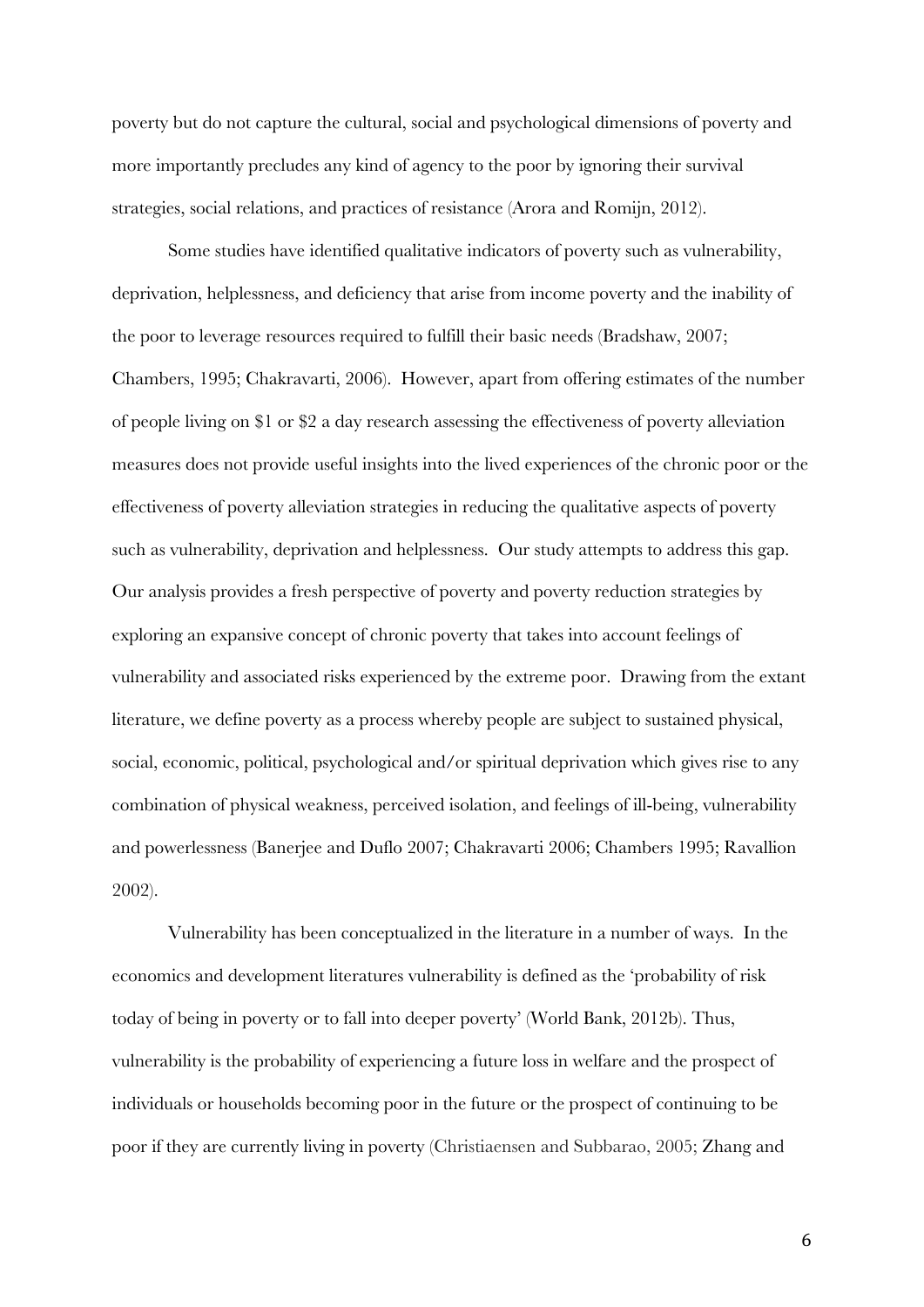Wan, 2006). Vulnerability to income shocks along with deprivations in health and nutrition can be considered to be part of an expanded poverty concept (Morduch, 1994). The World Bank identified vulnerability as an 'important consideration for poverty reduction policies' because vulnerability risks influence household behavior and coping strategies.

Vulnerability is a more dynamic concept than poverty in the sense that it describes processes and events that lead populations to fall in and out of poverty. Moser (1998: 3) defines vulnerability as 'insecurity and sensitivity in the well-being of individuals, households and communities in the face of a changing environment'. The decline in welfare can result from several causes: natural disasters, environmental damage, economic shocks or social and political exclusion. Vulnerable populations also differ in their resilience to risks and their capabilities to manage risks are constrained by their inability to earn a living as well as by the social and psychological effects of deprivation and exclusion (Moser, 1998: 4). In the context of poverty, vulnerability can be policy induced (for example increased risks arising from government imposed austerity measures) or market induced (for example, rising indebtedness as a result of increased borrowing (Glewwe and Hall, 1998). Vulnerability is also related to asset ownership: people with more assets are less vulnerable and loss of assets leads to greater vulnerabilities.

In his influential work on development Sen (1983; 1985) argued that poverty reduction strategies should focus on developing capabilities among the poor to enable them to leverage economic opportunities. Poverty has less to do with utility or choice but is seen as deprivation of capabilities to participate in economic activity or political processes. How the poor can develop the capabilities required to escape poverty is of course a significant challenge. Prevailing economic wisdom argues that asset accumulation and access to capital are key factors in developing capabilities among the poor (De Soto, 2003). The popularity of market led approaches to poverty reduction such as microfinance and base of pyramid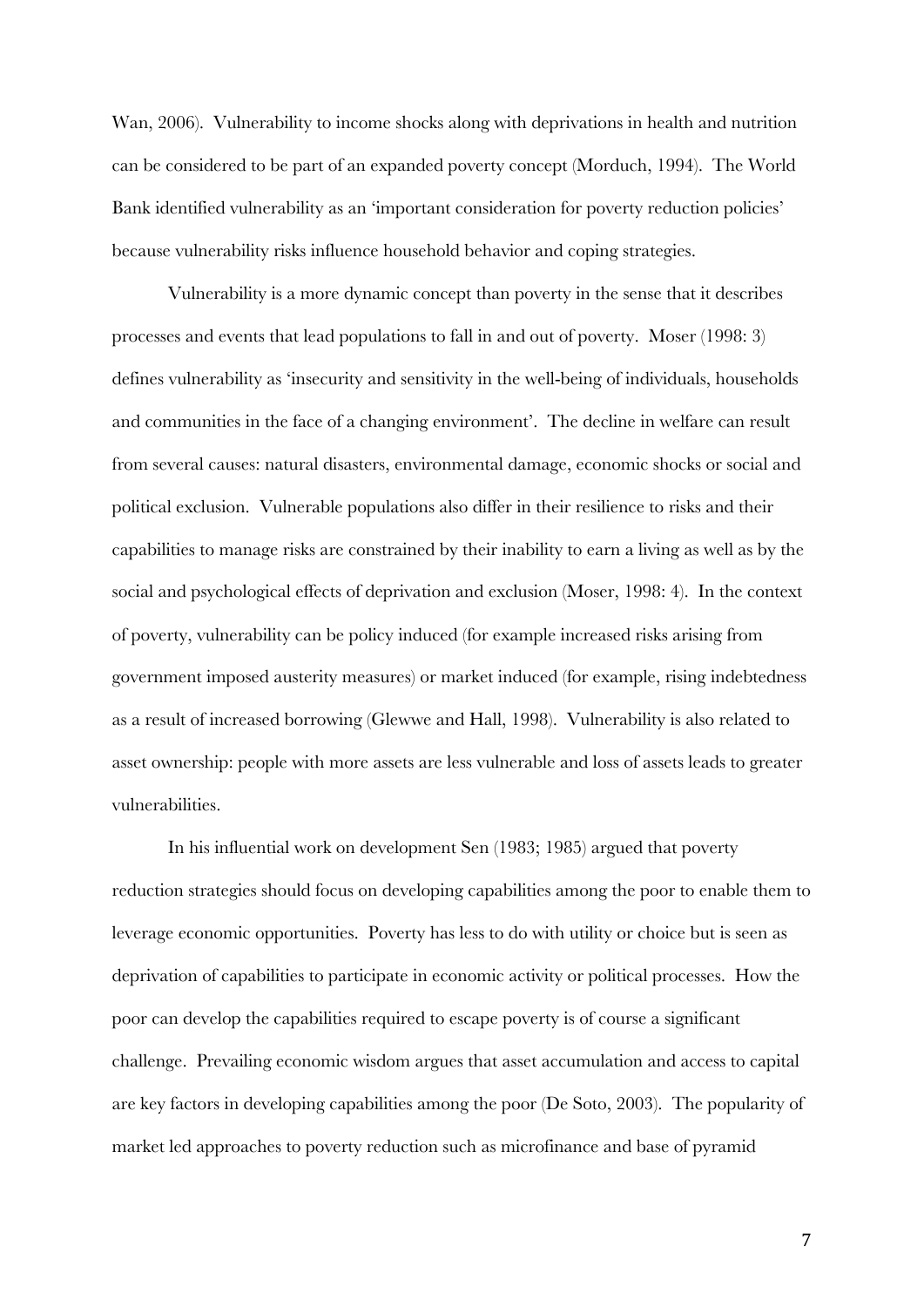strategies rests on the assumption that these strategies can deliver the required capabilities. Ansari et al. (2012) argue that leveraging the social capital that exists in poor communities may enable them to build the capabilities needed to access resources from external groups or institutions. They argue that a BoP approach has the potential to both retain existing social capital in impoverished communities while enhancing their social capital through accessing resources from external networks and groups. However, there is little empirical research that supports this assumption.

#### **Poverty and social capital**

While poor communities lack economic assets and financial capital, their social relations play a key role in sustaining their livelihoods. Rural communities in subsistence economies are often characterized by norms of collectivity, reciprocity, sharing of community resources and extended kinship ties that are essential for their survival (Scott, 1976). There is some evidence that suggests communities with strong social networks are better able to deal with poverty and vulnerability (Moser, 1998; Woolcock and Narayan, 2000). These networks generate social capital, which reflects the general goodwill and resources that arise from networks of relationships in a community (Adler and Kwon, 2002; Putnam, 1993). Social capital is a multidimensional concept comprising of structural, relational and cognitive components (Nahapiet and Ghoshal, 1998). Network configurations and associations constitute structural social capital. Networks and ties are fostered through communication and shared meanings, which constitute cognitive social capital. Relational social capital refers to the extent of trust, reciprocity and cooperation between individuals in a network.

Putnam (1993) also distinguished between two types of social capital – *bonding social capital*, which is characterized by horizontal relationships based on reciprocity, trust, shared norms, values and beliefs that promote solidarity between individuals within a network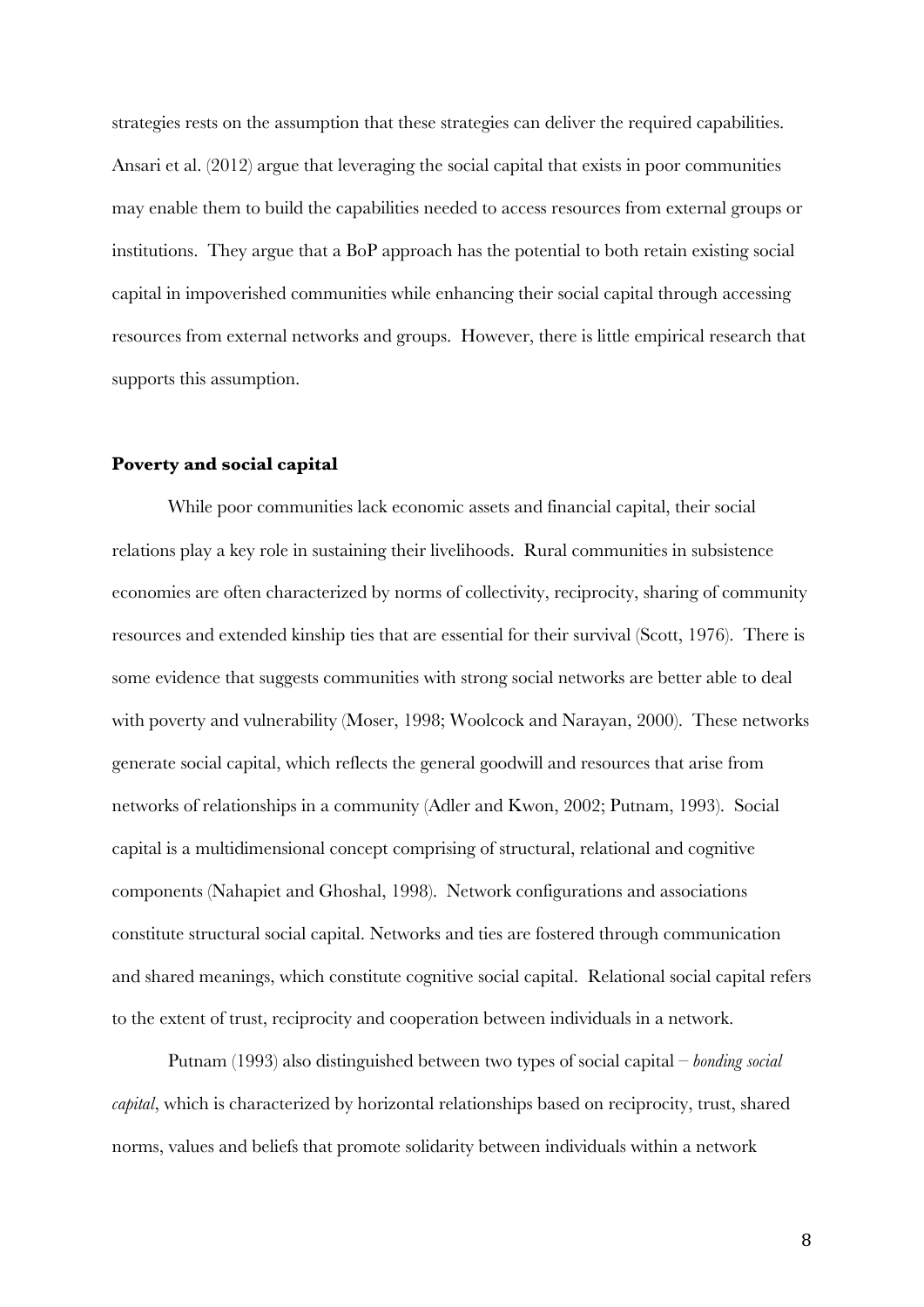enabling them to 'get by'; and *bridging social capital,* which reflects the ability of individuals in a network to gain privileged access to resources and information from external networks in an attempt to 'get ahead' (Woolcock and Narayan, 2000). Many poor rural communities face difficulties in accessing resources from external groups because they do not possess adequate bridging social capital. The problem is compounded in developing countries where the state is often unable to provide resources and opportunities to impoverished populations. Emerging research suggests that non-state actors and institutions can fill the void left by the state to promote business ventures and entrepreneurship that would empower these 'BoP communities' by enhancing their social capital and enabling them to escape the poverty trap (Ansari et al., 2012; London, 2009; Mair and Martí, 2009).

BoP advocates argue that microfinance can deliver economic development and social empowerment by creating bridging social capital that allows impoverished individuals to access external resources and networks. However, due to structurally unequal power relationships between finance providers and borrowers microfinance can also create new dependencies on external institutions while adversely impacting social relationships of trust and reciprocity thus eroding bonding social capital (Ansari et al., 2012). Moreover, BoP approaches to poverty alleviation lack sufficient theoretical development and empirical support. Critics have questioned the role of business in poverty alleviation arguing that BoP approaches continue to be informed by win-win assumptions that privilege business rather than enhance social welfare of BoP communities (Karnani, 2007), obscure unequal power relations (Arora and Romijn, 2011) and serve to depoliticize the economic sphere by advocating solely market based measures to alleviate poverty (Banerjee, 2008). Market based approaches such as entrepreneurship and BoP ventures are a reflection of particular rationalities that are based on ideological assumptions of individualism and choice that are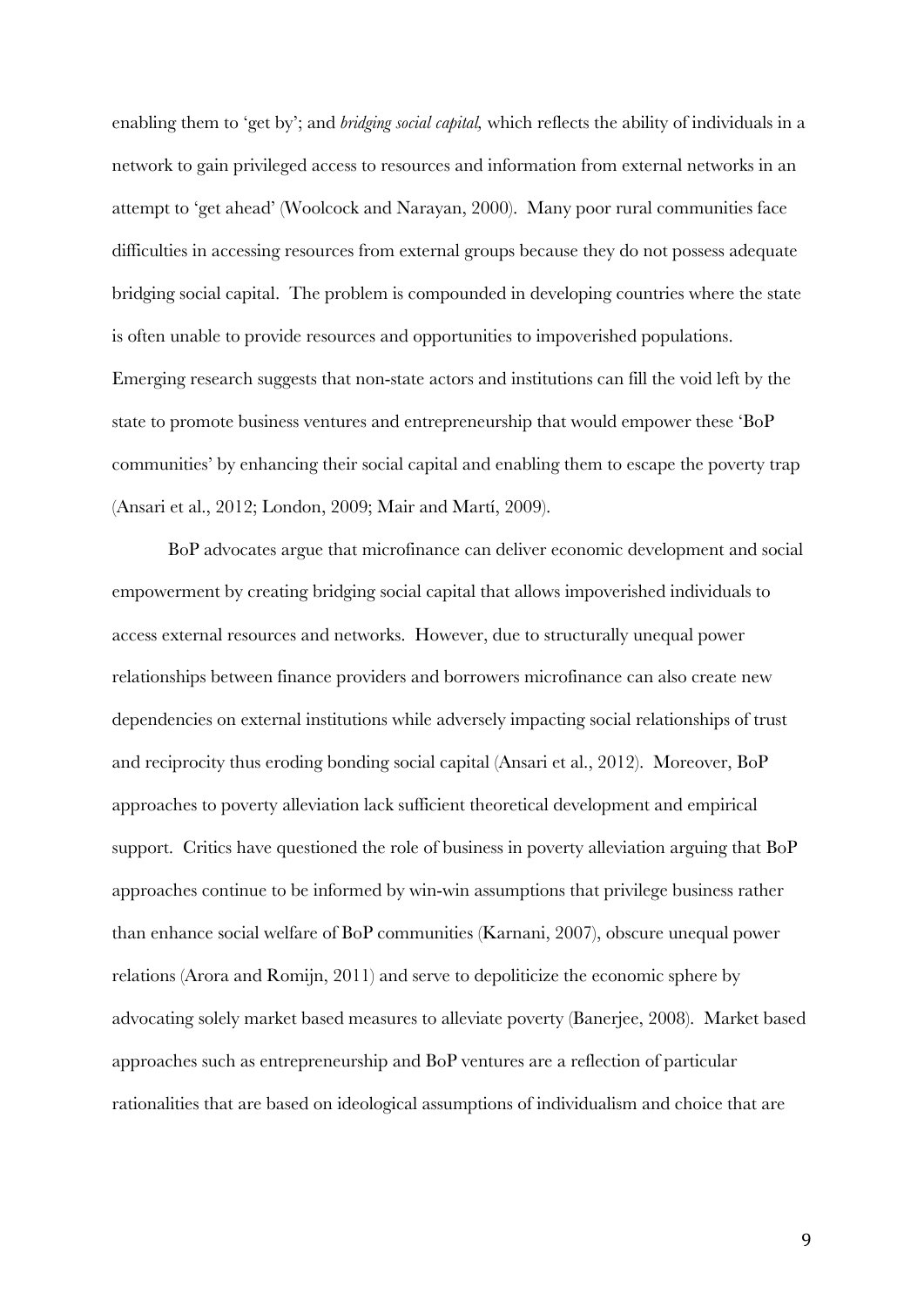sometimes incompatible in communities characterized by sharing, reciprocity, kinship ties and collectivism (Adler and Kwon, 2002; Ansari et al., 2012).

From its humble beginnings in the late 1970s and early 1980s in rural Bangladesh microfinance today is a global multi-billion dollar industry. The United Nations declared 2005 as the 'International Year of Microcredit' calling for 'constructing inclusive financial sectors that strengthen the powerful, but often untapped, entrepreneurial spirit that exists all over the world and a new wave of micro entrepreneurship, giving poor and low-income people a chance to build better lives' (United Nations, 2004). The Grameen Bank, formally established in 1983 was the first organizational entity to offer collateral-free microcredit to the poor based on early experiments with providing small low-interest loans by its founder Dr Muhammad Yunus. These early experiments of providing microcredit to the poor resulted in two intriguing findings: first, the repayment rate was exceptionally high despite the cash poor clientele and second, women proved to be significantly better at repaying than men (Yunus, 1999). Further investigation revealed that one of the reasons for high repayment was access to family and community networks to repay loans. A key driver in repayment was reputational damage and bringing 'shame' to the family (Bateman, 2010). Reliance on family and community networks for repayment led to another innovation – the creation of 'solidarity circles' (*kendra*) where groups of women rather than individuals would be responsible for 'helping' an individual to repay loans if the borrower was facing financial hardships. Thus, the 'social' entered the microfinance discourse in the form of social capital, or more accurately 'social collateral' (Bateman, 2010).

Proponents of microfinance claimed that offering credit to poor communities would provide a source of additional income and employment as well as access to low interest loans, enabling poor communities to escape from the clutches of local moneylenders and loan sharks and their exorbitant interest rates. The availability of financial services to poor segments of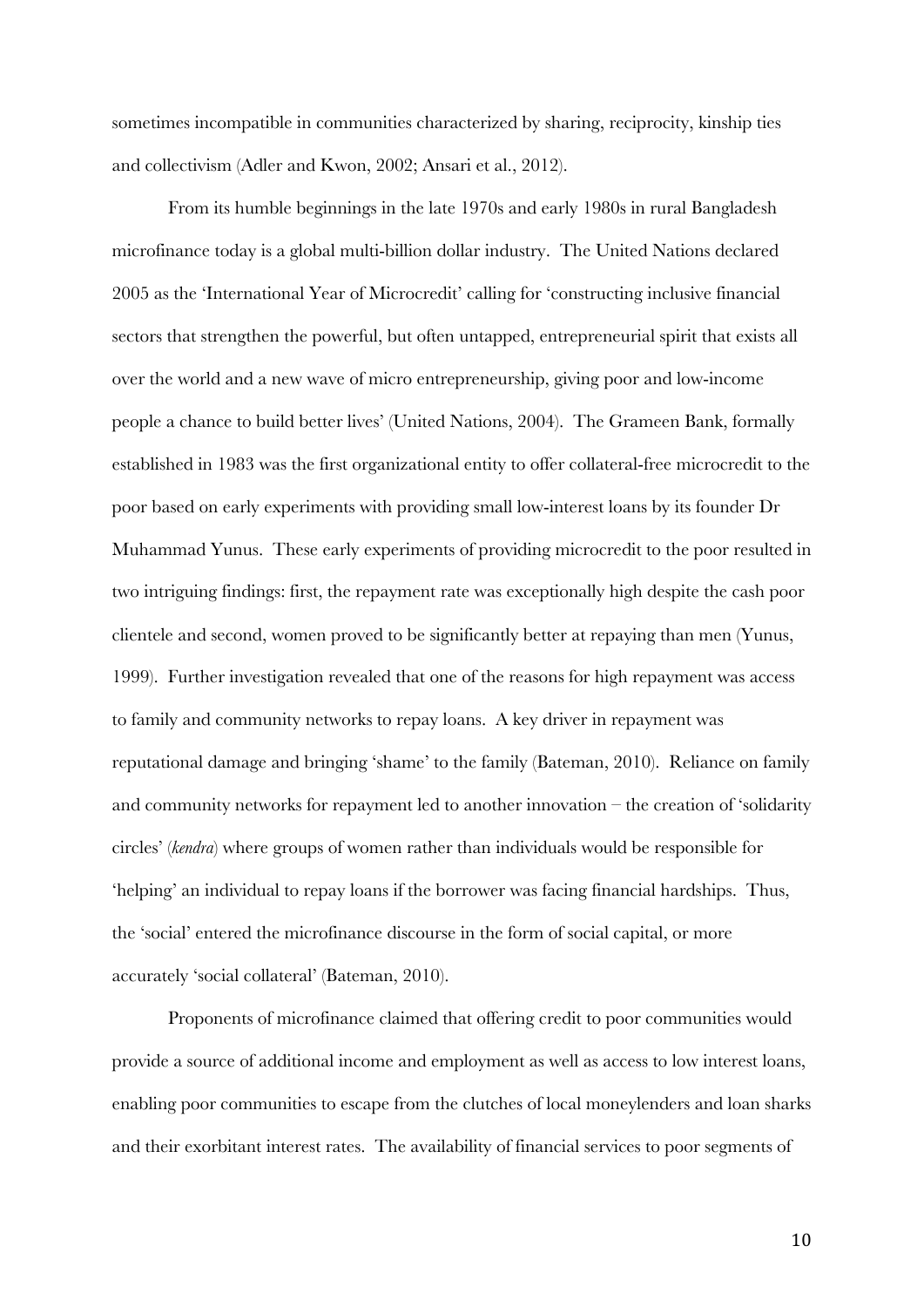the population could help them deal with vulnerabilities arising from poverty, while empowering women who could find few business opportunities because of patriarchal systems of control. Finally, microfinance could help build social capital and solidarity in impoverished communities because microfinance institutions promoted group lending and were willing to accept 'social solidarity' as collateral (Bateman, 2010; Matin et al, 2002).

Despite scores of reports and scholarly papers addressing the impact of microfinance, no clear picture emerges about either the sustainability of microfinance institutions or its impact on poverty alleviation (Armendáriz and Morduch, 2005). While some studies claim that microfinance increased disposable income and enabled poor families to move out of poverty (Khandker, 2005) other studies found no evidence of such a relationship (Kah et al., 2005; Morris and Barnes, 2005) and some even found a negative impact (Bateman, 2010; Dichter and Harper, 2007; Karim, 2011; Roodman, 2011). Even the World Bank, a powerful proponent of microfinance appears to take a more cautionary stance in recent years, concluding that 'more research is needed to assert whether there is a robust and positive relationship between the use of credit and household welfare, including moving out of poverty' (World Bank, 2007: 104).

Assessment of the impacts of microfinance reveal mixed findings – both about its effectiveness in poverty reduction and about its sustainability as a financial model. What is missing from extant accounts of microfinance is the subjective experience of the poor, especially the extreme poor and how they negotiate the everyday grind of poverty, their financial decision making process and outcomes, their narratives of vulnerability and disempowerment, their experience as clients and users of microfinance, their interactions with microfinance providers, and the social and economic outcomes that result. It is to these subjective formations of microfinance that we now turn in an attempt to develop a more grounded theoretical approach.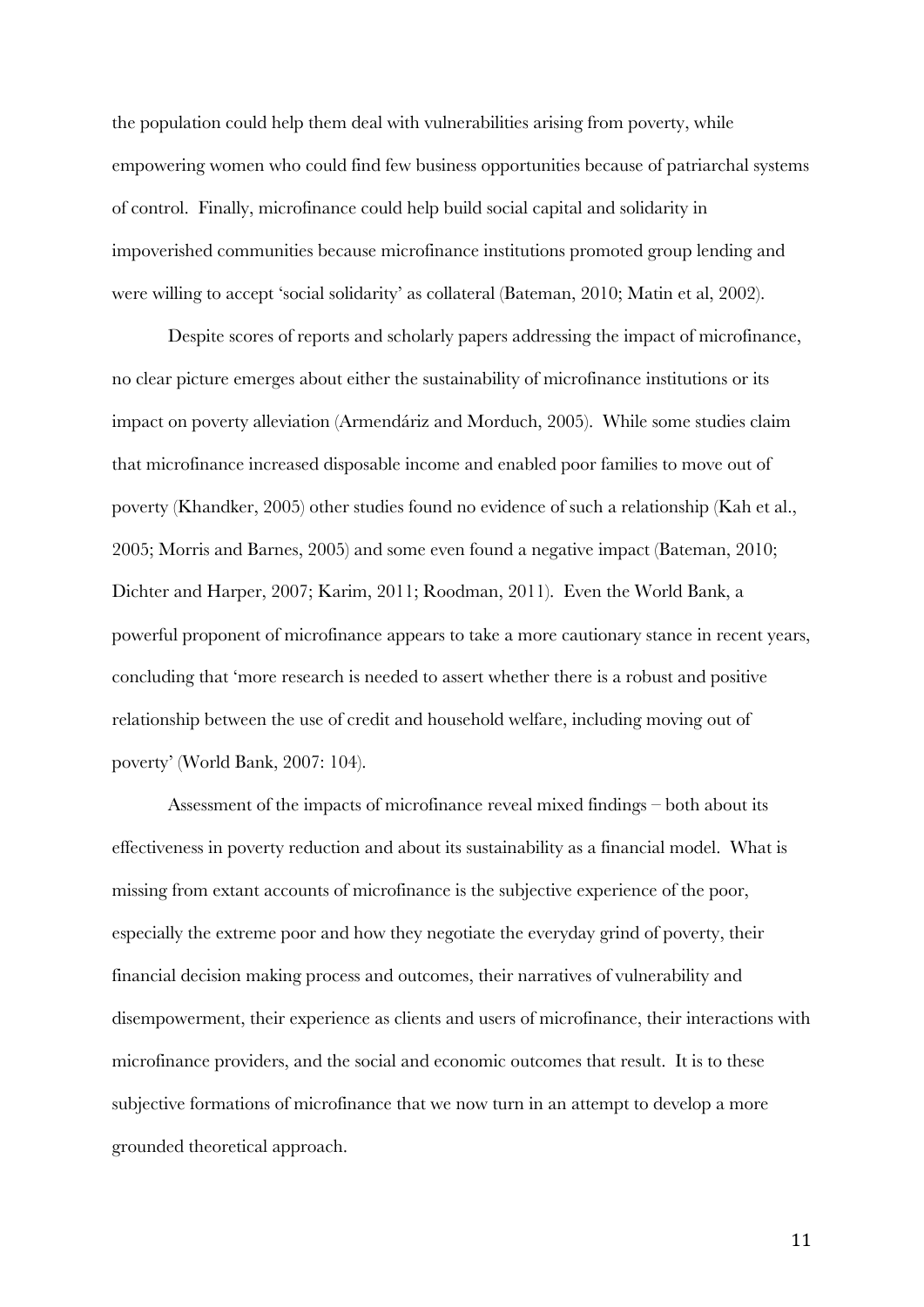#### **Methods**

We adopted a micro level ethnographic approach to understand subjective experiences of poverty focusing on individual and household narratives. Our data collection focused on understanding subjective experiences about the qualitative aspects of poverty such as feelings of vulnerability, deprivation and helplessness. We also wanted to understand how the availability of microfinance influenced the lives of chronically poor individuals and households. By focusing on the lives of the receivers of microfinance we provide a more complex analysis of the experiences and lived realities of poverty than what can be understood from household consumption figures, interest rates, repayment rates and loan disbursement figures. Our ethnography involved observations (of borrower meetings), focus groups and in-depth interviews and was conducted by two teams of researchers and their locally based associates.

### *The study setting and sample*

Fieldwork was conducted in three villages in Bangladesh in the Matlab district. The region comprises more than 150 villages and has few roads – access is mainly via small boats. Agriculture (mainly rice and jute) and fishing are the two main occupations. Microfinance activity in the region dates back to the mid-1990s although there are very few reliable sources that document the extent and use of microfinance. Chronic poverty in the region meant that Matlab became a focal point for microfinance programs operated by key NGOs such as the Bangladesh Rural Advancement Committee (BRAC), Grameen Bank, Association for Social Advancement (ASA) and Krishi Bank. All the individuals and households that constituted our sample can be classified as 'chronically and extreme poor' based on the \$1 and \$2 a day consumption thresholds. In 2011 more than 75% of Bangladeshi's population lived on less than \$2 a day with 43% living on less than \$1.25 a day (World Bank, 2012a).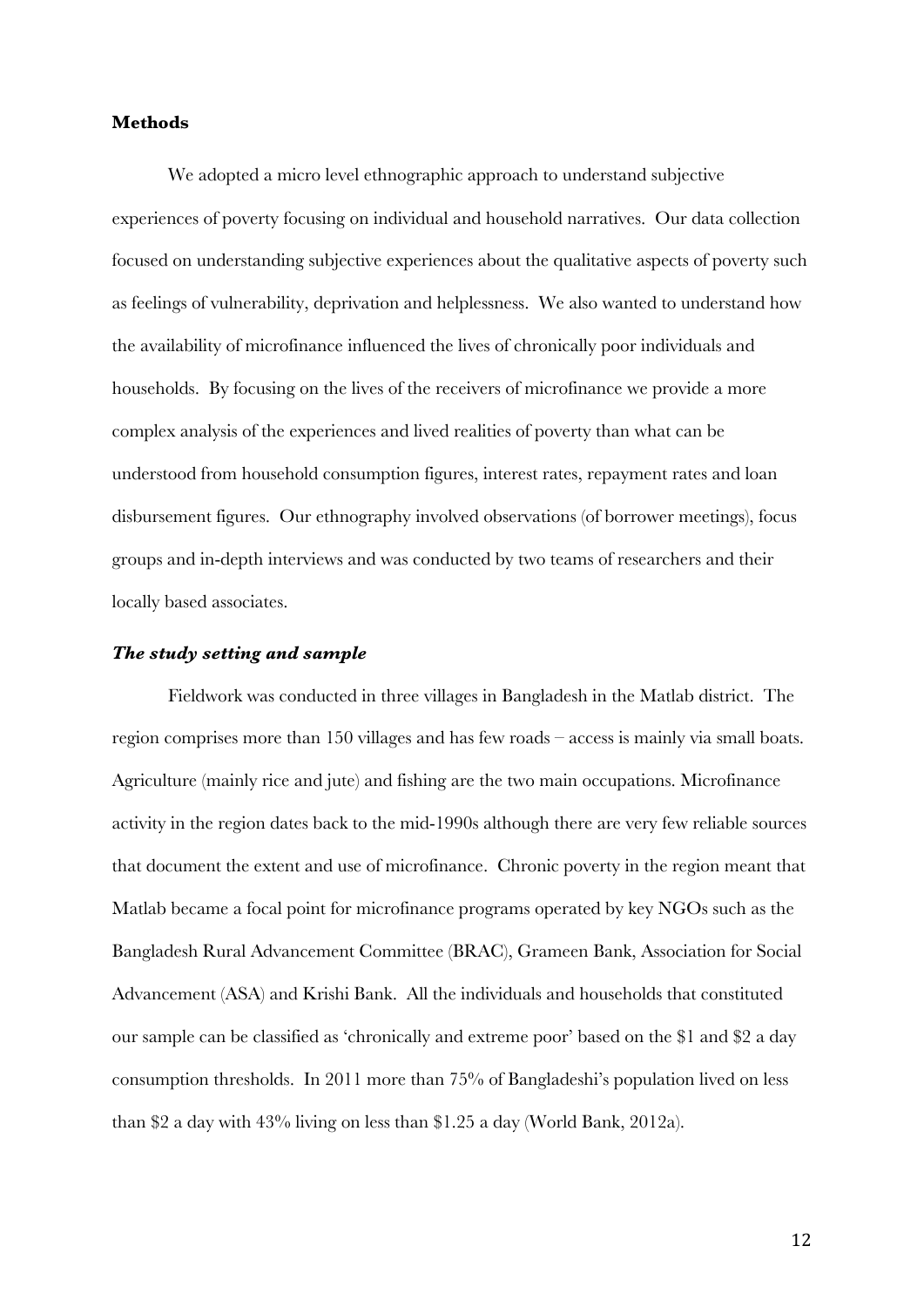The cultural, social, political and economic landscape of Bangladesh posed significant challenges to us as Western researchers and we did our best to ensure that culturally constructed rules around distinctive patterns of behavior, norms, values, traditions, laws, and customs were taken into account before the sampling process commenced. For example, we engaged with the Matlab district government official and village elders to gain permission to visit the villages and collect data. We visited a number of villages accompanied by local leaders who introduced us to the village elders from whom we subsequently obtained permission to interview community members to collect research data. The sampling frame adopted for the research included people from three villages in the Matlab district. Following Glaser and Strauss (1967) we selected a theoretical sample to understand subjective experiences of microfinance clients. This process of data collection is 'controlled by the emerging theory' (Glaser and Strauss, 1967: 45), rather than the requirements of statistical sampling and is consistent with the exploratory and descriptive purpose of the research.

Data collection was done in three phases across three villages (denoted as A, B and C in Table I). This allowed us to document the experience of borrowers with microfinance over time. A total of 56 in-depth interviews and 6 focus groups were conducted with borrowers across three villages during the first two phases. Consistent with our ethnographic approach, two research associates lived in the area for six months immersing themselves in and familiarizing with the context whilst conducting interviews and focus groups with villagers. A reflective, progressive ethnographic diary was kept, where incidents and learnings were recorded. For example, we observed that women were more likely to communicate freely when they were doing their normal daily chores like walking to the well to collect water or washing clothes in the river, or sitting together over tea with only other women present; whereas the men became more communicative when sitting in the local tea shop after finishing work for the day. We arranged our interviews and discussions with participants in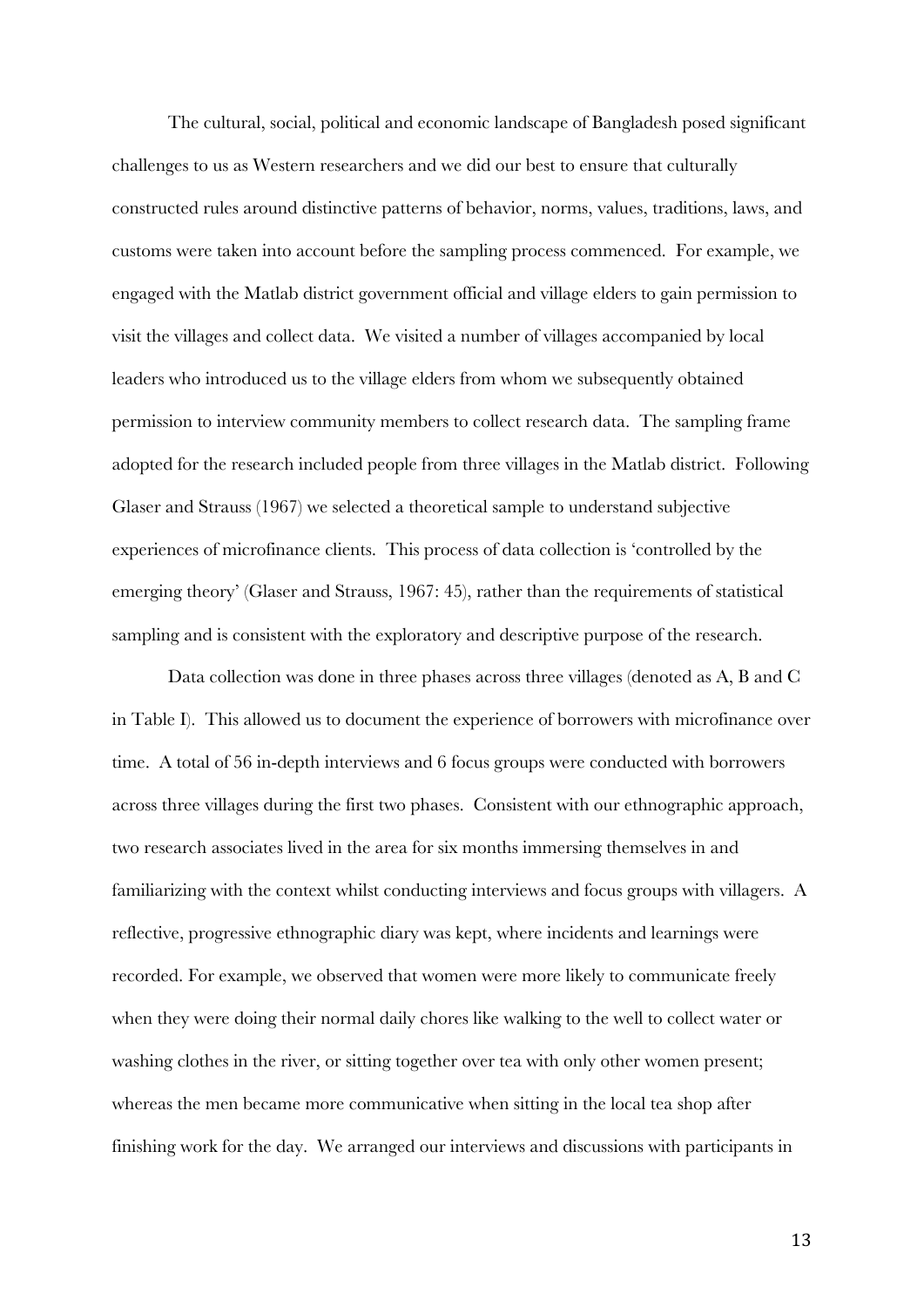accordance with their daily routines. Our field diary had more than 150 pages of observations, reflections and notes, which we included in our data analysis.

Insert Table I around here

 $-$ 

------------------------------------

#### *Data analysis*

The primary purpose of the analysis was to make sense of the themes emerging from the ethnographic data, which consisted of transcripts of interviews and focus groups, our reflective diary, as well as personal notes and observations. We followed a two-stage approach in analyzing data. The first stage involved coding the data from the transcripts of the interviews and field research notes. The second-stage involved describing and interpreting patterns in the data that emerged from the day-to-day lived reality of the research participants and relating the themes that emerged with the literature on vulnerabilities and social capital. Based on our interviews we also developed narratives that described the experiences of borrowers throughout the process of loan procurement to repayment, how the money was spent and the consequences of non-repayment. The software package Leximancer 4 was used for initial coding of the data. Leximancer is a data mining program that identifies key concepts within the text. Concept mapping does not merely use keywords but represents the data in visual forms by focusing on clusters of related terms and their relationships (Smith and Humphreys, 2006). Leximancer provides a schematic diagram that displays five items of information about the text: the main concepts discussed in the document set, the relative frequency of each concept, how often concepts co-occur within the text, the centrality of each concept, and the similarity in contexts in which the concepts occur. The connection between concepts is measured by examining how often two concepts are discussed within the same passage of text in order to establish relationships and intra-textual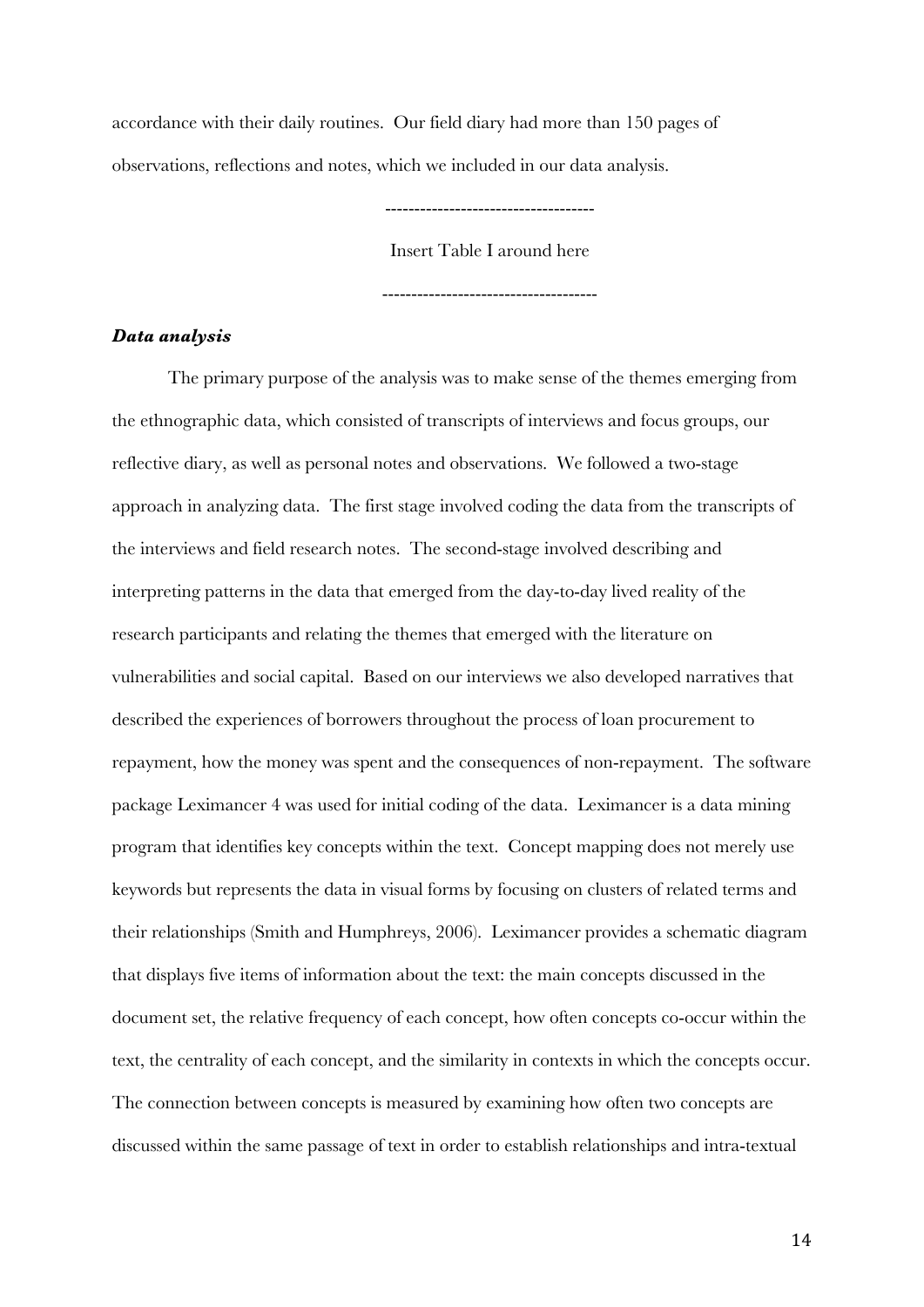interactivity. Some initial codes that emerged from Leximancer coding included concepts like debt, repayment, NGOs, money, family, income, shame, crops. We then made sense of these themes by relating them to the narratives we had constructed as well as to theoretical perspectives from the poverty literature.

We used an iterative process to infer second order codes and aggregate theoretical dimensions (see Figure 1). For example, in arriving at the dimension of economic vulnerability we looked at creating first order codes from an analysis of the transcripts and output from the Leximancer data mining software program. The concept 'money' was related in varying degrees of strength to other concepts like 'borrow', 'loan', 'pay', 'NGO', 'family', 'debt', 'land', with 'borrow', 'loan' and 'debt' having the maximum co-occurrences with 'money'. We then searched in our transcripts for references to these concepts from all respondents, which allowed us to interpret them as elements of a second order theme that reflected rising indebtedness. Based on these second order themes, we then constructed narratives that reflected participants' experiences of rising indebtedness. We then went to the vulnerability literature where we found references to risks arising from debt, asset loss and non-repayment of loans, which helped to validate our empirically developed codes. We returned to our data to find cases where households lost their assets in order to repay loans. We followed a similar approach in interpreting themes that reflected social relations. Based on this iterative process we were able to construct second order codes that led to three aggregate dimensions of vulnerability: economic vulnerability, social vulnerability and environmental vulnerability.

Insert Figure 1 around here

-------------------------------------

------------------------------------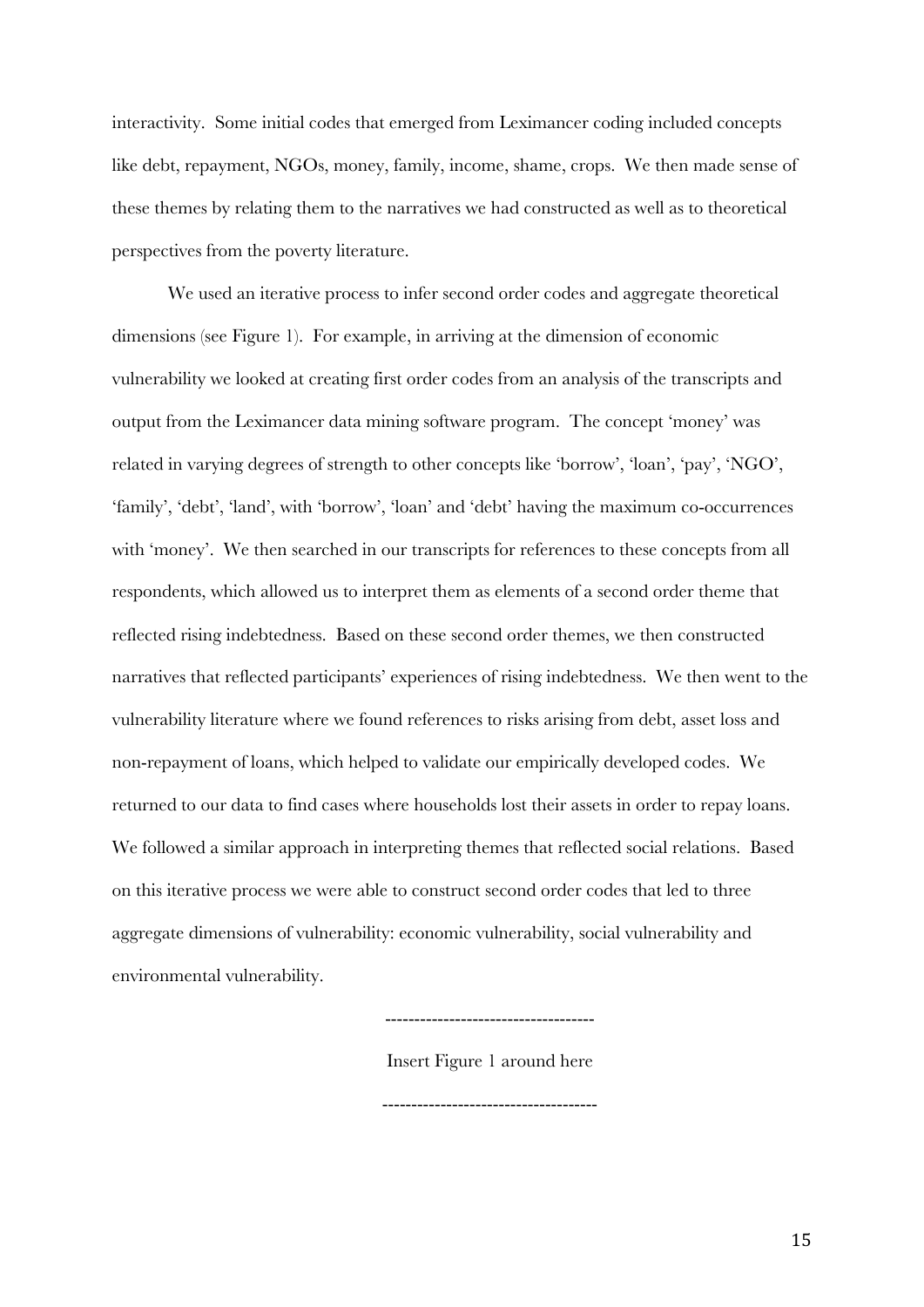#### **Findings**

In giving meaning to the data we drew on theoretical perspectives from the poverty literature, particularly qualitative indicators such as vulnerability and social capital. In reading and analyzing the transcripts of our interviews, observations, and focus groups, vulnerability and social capital emerged as key themes that described people's experience of poverty.

Measuring vulnerability as a probability risk function does not reveal the complexities of the phenomenon. The space of vulnerability comprises both internal and external factors. Internal factors include defenselessness, inadequate capacity to mobilize resources to cope with hazards, and potentiality, the risks of severe consequences (Watts and Bohle, 1993). External factors include risks of exposure to hazards (Chambers, 1989). Vulnerability does not just result from poverty: it can also 'reinforce the income processes which lead to poverty and further diminish the expected welfare of the poor' (Morduch, 1994: 225). Our analysis reveals the multidimensional nature of vulnerability, in particular the economic, social and environmental dimensions of vulnerability. Our findings indicate that the method of distribution and use of microfinance in our research sites, instead of alleviating poverty actually served to exacerbate poverty and increase vulnerabilities rather than create empowerment for the majority of borrowers. Tables 2, 3 and 4 present data in the form of illustrative quotes that describe the heightened vulnerabilities in these communities. Three dimensions of vulnerability emerged from the data: economic, social and environmental vulnerabilities as we discuss below.

*Economic vulnerability:* One of the indicators of success for microfinance operations is its availability and reach. All the villages and households in our sample had used some form of microfinance. However, as microfinance clients they had little success in escaping from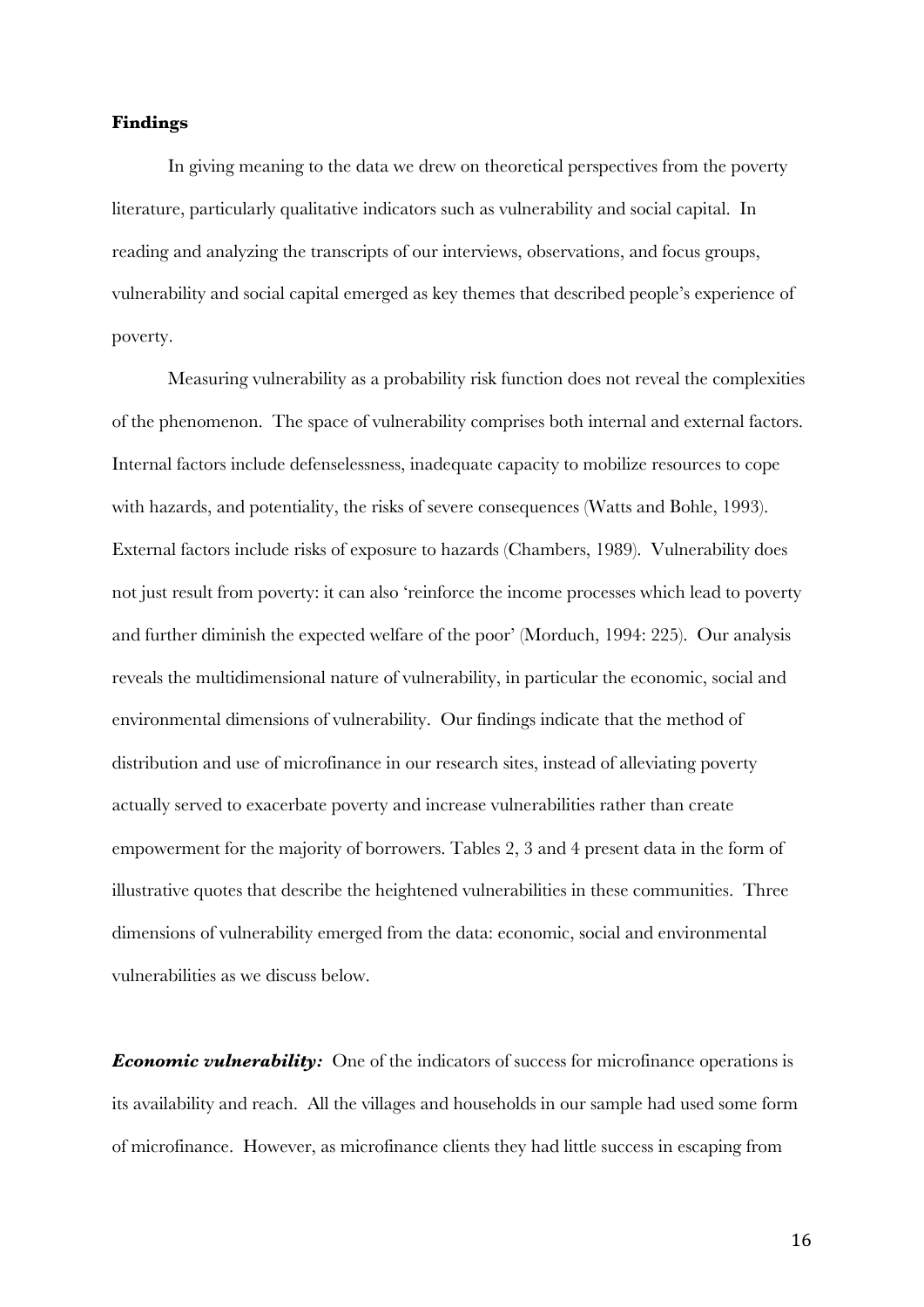poverty – in fact we found increasing levels of indebtedness as well as loss of assets due to the inability of borrowers to repay loans. There were three major reasons why borrowers were unable to repay loans: first, the vast majority of loans were used for consumption smoothing  $$ buying food, medicine, and the basic necessities of life rather than for any income generating activity. In our sample only 9% of the loans were used to start a business. 35% of the loans were used for agriculture – mainly to grow maize crops as a cash crop. The majority of the loans were used for other purposes such as dowry payments, income smoothing, house building and repair, and children's education. Second, the income generating activity that was actively promoted by NGOs and microfinance providers – growing the cash crop maize – did not yield the results that were expected mainly due to adverse climatic conditions, high input costs of fertilizers and pesticides (which led to increased borrowing and indebtedness) and inadequate training. Third, borrowers took out multiple loans from different microfinance providers where one loan was used to repay a previous loan, leading to spiraling levels of debt that trapped borrowers. One borrower described his experience:

I borrowed 40000 taka from an NGO. I used my mother's name for this loan. I told them my mother will cultivate rice. But the loan helped me to buy food, cloth, medicine for children. But I have no earnings to pay it back. I work as a daily laborer. Today I earned 300 taka. Gave 250 to my wife. She saves money eating leaves and salt, by saving and managing she paid up a loan of 5000 which we had taken from another NGO. (FG; R&RA).

Our findings add support to emerging research that suggests poor people are going without nourishment in order to pay back microloans (Hammill, et al., 2008). Microfinance loans, while helping smooth income and consumption can exacerbate rather than reduce vulnerability because they increase the debt burden of individuals and families. From our observation and discussion it was apparent that heads of households (typically males) were under constant pressure and stress to produce enough food for the family. The farmers' frequent failure to do so gave rise to feelings of vulnerability and powerlessness. The no collateral (or social collateral) policy of microfinance, often heralded as its most innovative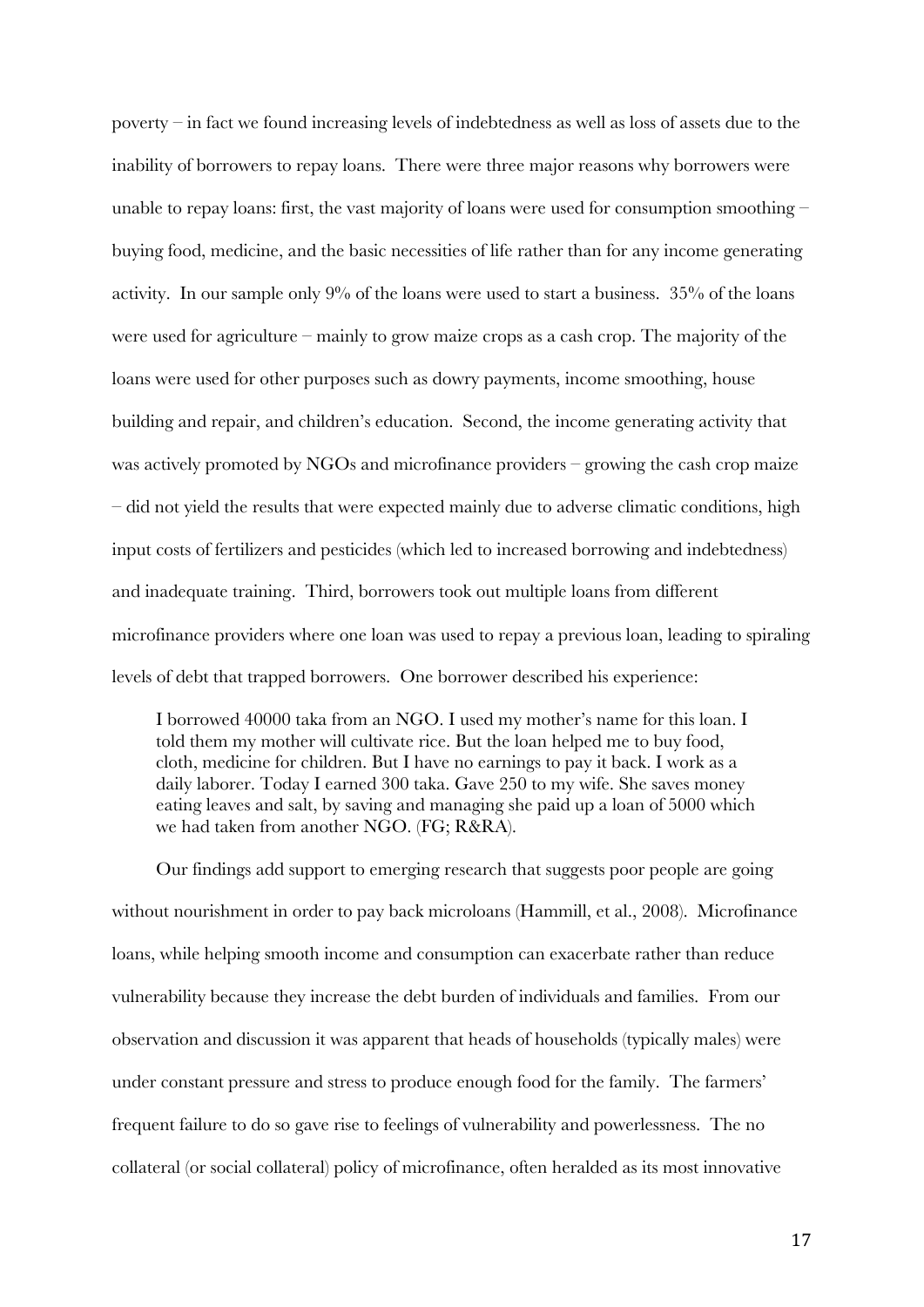aspect, had a darker side when it came to inability to pay: in many cases indebted farmers had to sell off their land to pay back the loans exacerbating already high levels of vulnerability. The following quote illustrates increasing levels of economic vulnerability:

*Farmer 3:* To tell you the truth, taking loan from NGO is a kind of earning. You take loan from one NGO and you start another loan from another NGO, and also take loan from relatives. I am a daily laborer which helps me to buy daily necessities. I pay the NGO loan from the money taken from relatives because they do not take interest. The income comes from delaying the payment. Last year I bought roof shed for my house it was taken away by cyclone. So, I had to take loan from NGOs. I actually shuffle the loans and somehow pass my days in rainy season. Everybody is doing this in rainy season when they have nothing to do, but nobody will disclose it to you. (FG; RA)

Table II lists illustrative quotes that reflect economic vulnerability of the households in our study.

------------------------------------

Insert Table II around here

-------------------------------------

*Social vulnerability:* The high levels of perceived risk and vulnerability in the communities we studied were significant in shaping their social relations and the solidarity circles within extended family groups. Communities that have strong social networks are considered better able to deal with poverty and vulnerability (Narayan, 1999). Solidarity circles consisting of family, friends and associates were a fundamental asset in dealing with poverty. This solidarity was the 'glue' that has held these close-knit family groups together and helped them overcome adverse situations, particularly when microfinance debt collectors started harassing family members for repayment. A participant in one of the male focus groups, describing a group of 29 microfinance borrowers stated:

Sometimes those 29 members give money from their pocket to pay the instalment of (a family member). When (the family member) see other 29 people are paying the money for him, then he become liable, or some kind of obligation. Now the loan is not to BRAC, the loan is to 29 individuals. The BRAC people come to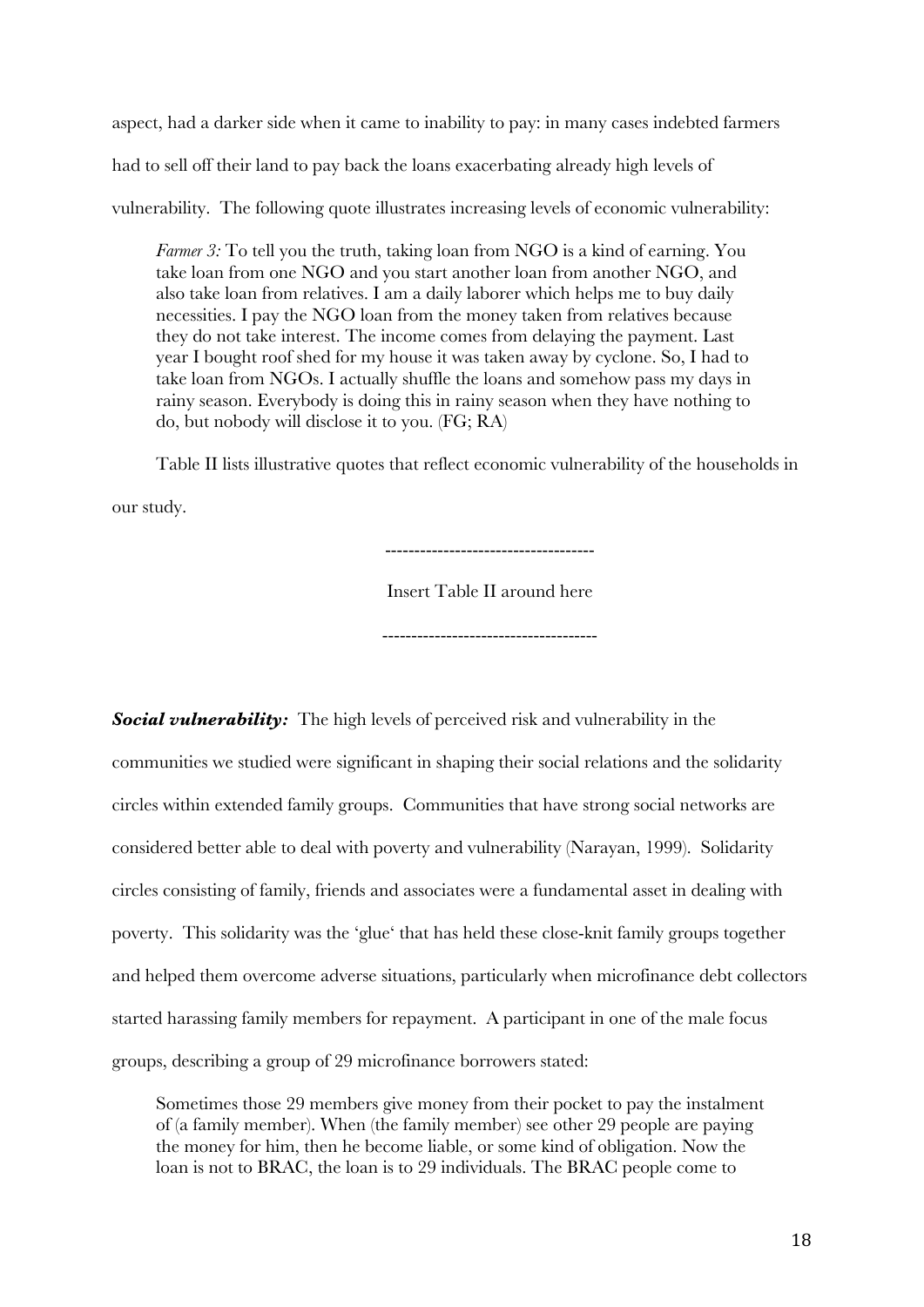you every day and ask you give me the money, you say I don't have money. They swear at you, they say bad things to you, you can take that. But when 29 people are your family members, key members and neighbours, you just can't play with them. (FG; RA)

Our findings indicate that microfinance heightened feelings of social vulnerability through processes of surveillance, disempowerment and shaming. Microfinance innovations of 'social collateral' and 'solidarity circles' while ensuring high repayment rates had negative social consequences. There was increased surveillance within and between groups of borrowers leading to a slow erosion of trust and social cohesion, a key component of social capital. Women borrowers fearing default by a group member, engaged in surveillance of member behaviour after a loan was taken and since family members were also involved, the entire community became a mechanism of surveillance leading to conflicts and discord. In one family the opportunity to borrow relatively large sums of money through microcredit led to an abandonment of traditional risk management practices that were rooted in family and social ties. Non-payment of debt led to a breakdown in family structures where one male ran away from the village leaving his mother and brother to face the debt collectors.

Our findings indicate that microfinance did little in terms of promoting women's empowerment and enhancing social welfare. The availability of microfinance and the targeting of women as potential borrowers are changing traditional socio-cultural norms where younger women are making their own decisions to borrow money, and also breaking *purdah* rules in order to attend meetings with co-borrowers and microfinance providers. While this is a positive outcome, such 'empowerment' almost always leads to more indebtedness and thus increased levels of vulnerability. Despite claims by the Grameen Bank and NGOs that loans are provided to poor women our findings indicate that typically husbands and other male members are the ones that actually use the loans using the women as a front. As one respondent put it: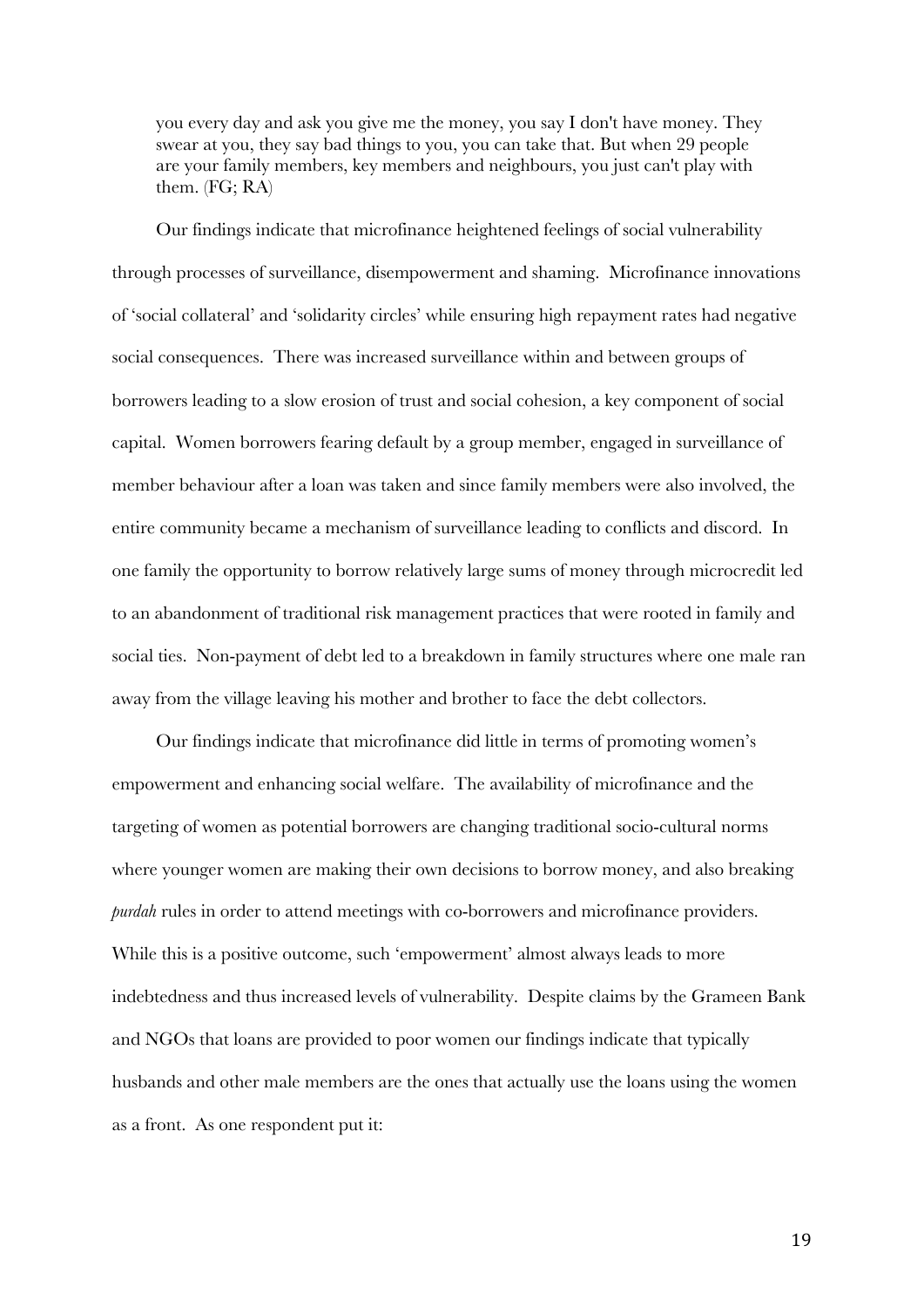Don't you think the NGOs know our trick, of course they do. They know we are using our wives to get loan from them and using these money to buy rice and cloths. But it's a kind of 'they use us and we use them'. They know we will pay the money because we borrow from everywhere. It is our bad nature. We should not do this but when your kids and family is hungry you have no other alternatives. (I; R&RA)

Such findings are supported by reports from other studies –while Bangladeshi women are the primary carriers of NGO loans, men used 95% of the loans (Karim, 2008).

In rural Bangladesh social and cultural practices are generally organized around patriarchal lines and inheritance customs are typically patrilineal. There are key gender differences in work patterns, literacy, education and employment, although there is some evidence of changing patterns among young women and girls in recent years as more women begin to seek employment outside the home. These differences were also apparent at the three villages in our study where generally the women were required to live fairly secluded lives, expected to maintain *purdah,* and not work outside the house. While patriarchal systems are dominant in rural Bangladesh, the changing social position of women that are microfinance clients was evident in our study. A politics of shame surrounds much of microfinance activity when it comes to non-repayment of loans. Serious defaults have led to '*ghar bhanga'* or housebreaking where members of a group loan sell off the defaulting member's house (Karim, 2008). Public shaming is a particularly effective way to ensure repayment and several NGOs resort to these practices, often using state institutions like the police and courts to enforce payment. Typically, the women are blamed for bringing 'shame' and 'dishonor' to the family home although husbands and other males are the primary beneficiaries of the loans. Despite its claims of empowering women, microfinance operates very much within a patriarchal system.

Our findings indicate another disturbing trend: microfinance loans are increasingly being used to make dowry payments. Payment of *joutuk* or dowry, where the bride's family is required to give gifts and cash to the groom's family upon marriage, although technically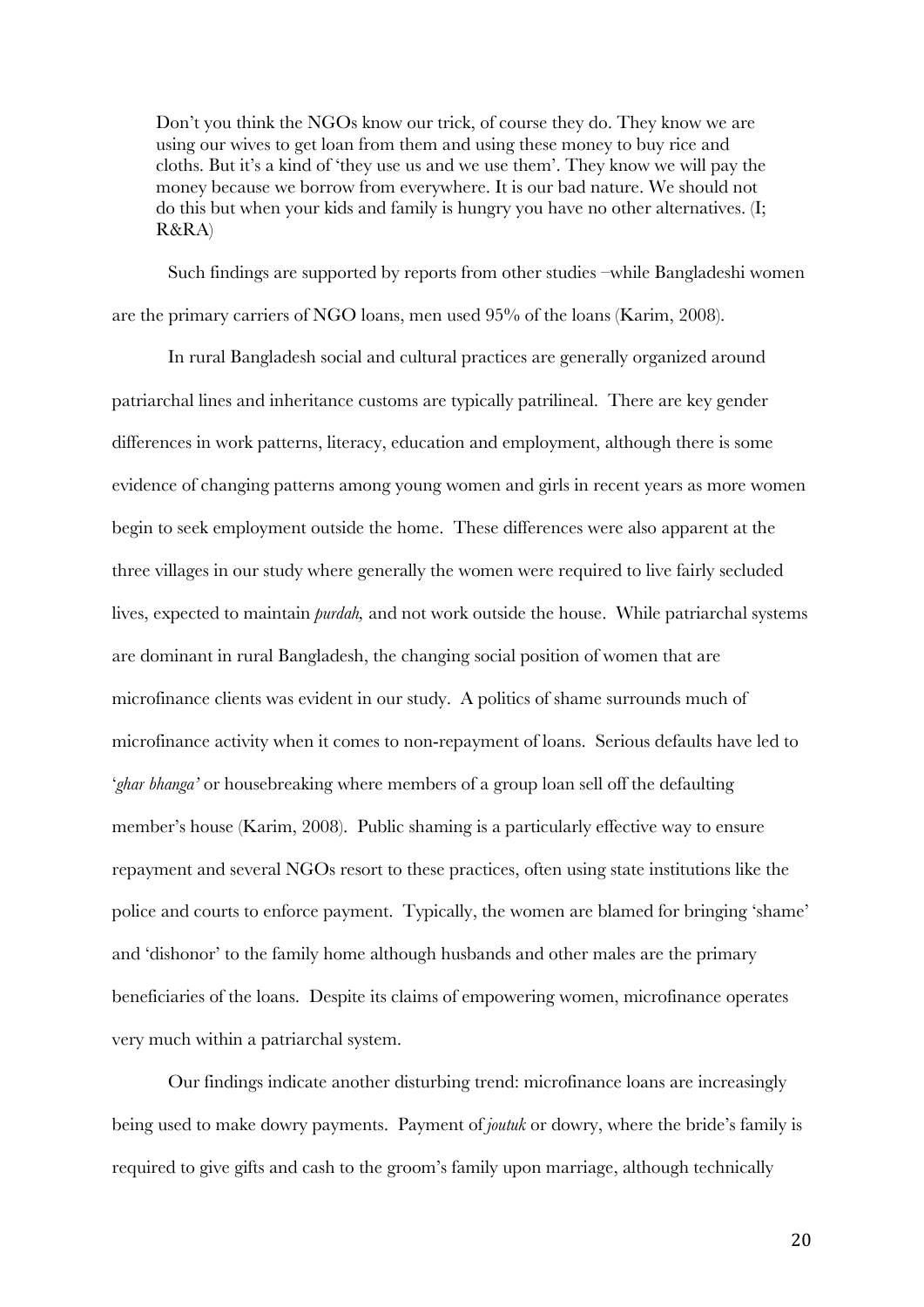illegal is widespread (Huda, 2006). Dowry is a leading cause of violence against women in Bangladesh and other countries in the region and impoverished families generally need to borrow money to make these unlawful payments. Dowry payments in rural Bangladesh can range from 20,000-50,000 taka (\$200-\$500), a significantly high amount given the average daily earnings are between100-200 taka (\$1-\$2). One respondent, describing a fellow borrower's microfinance loan, stated:

His motivation for doing this was to raise money for his daughter's marriage. He has now become a loan defaulter because instead of investing all his borrowings in agriculture, he spent a lot of the money on his daughter's wedding. He borrowed 240,000 taka from NGOs, relatives and neighbors and paid an average of 35% interest on the loans for the cultivation season of 2007-2008. (FG; R&RA)

Borrowing money to make dowry payments was a recurring theme in our data and most families used microfinance loans to defray marriage expenses of their daughter. Dowry payments and extended borrowing from microfinance institutions also increased landlessness as borrowers had to sell of their land to repay loans used for dowry payments. There is some evidence that suggests that there has been an increase in the size of dowry payments in rural Bangladesh due to the additional financial resources provided by microcredit (Rozario, 2002).

We also found evidence of fraught relationships between the NGOs that provided microfinance and borrowers. NGOs often employed aggressive loan recovery tactics that exacerbated feelings of social vulnerability. The characteristics of the social relationships and solidarity circles that existed in the extended family units were used by microfinance providers to ensure repayment of loans by shaming people in front of their extended family members. One farmer described how a representative from an NGO arrived at a funeral to collect debts:

His dead body was in front of the house and the family was shedding tears at his sudden death. In the meantime, the field representative (for the NGO) was asking to pay the dead man's loan and suggesting that the relatives collect the money for him. Then the people get very angry and he left. He came back after one week and the relatives continued his loan. (I; R&RA)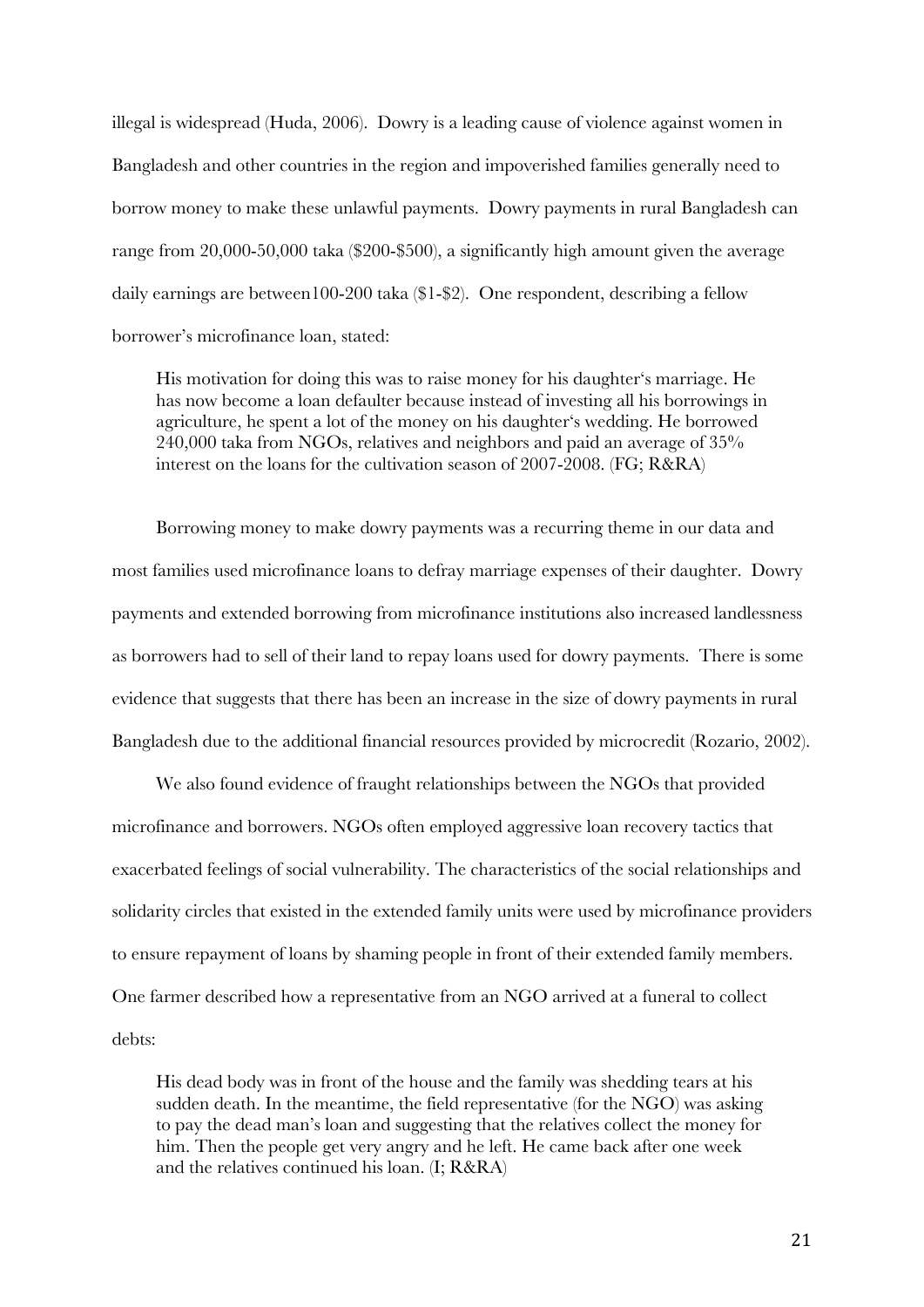One woman who was unable to repay her loan said:

When we can't pay the NGO enter our house to see if they can take anything. Once they took my only water bucket. And my sheelnoda (mortar and pestle). They say once I repay the loan they will return it. Once they even brought police to my house. (FG; R&RA)

Patterns emerging from the data indicate that financial relationships have traditionally been established primarily through bounded solidarity and the close ties of informal social networks and family. In the absence of many formal financial structures, poor communities and families rely heavily on social connections and social capital to develop financial solutions that protect against risk and vulnerability (Matin et al., 2002). However, the social relationships within families have changed due to the different demands of reciprocity from having to repay micro loans that were taken out by families through their female members. Our analysis indicates that reciprocity and solidarity in traditional financial exchanges has been transformed in the context of microfinance: using bounded solidarity as collateral actually diminished bounded solidarity by fostering a surveillance culture and eroding trust. Table III lists illustrative quotes that reflect the social vulnerability of the communities in our study.

------------------------------------

Insert Table III around here

-------------------------------------

**Environmental vulnerability:** The Matlab region, like much of the rest of the country, is frequently affected by natural disasters such as annual floods, river erosion and cyclones. Farmers are experiencing shorter planting and harvesting cycles as a result of frequent floods. The introduction of cash crops such as maize in the region to replace traditional off-season crops like mustard and potato was a direct intervention by microfinance institutions like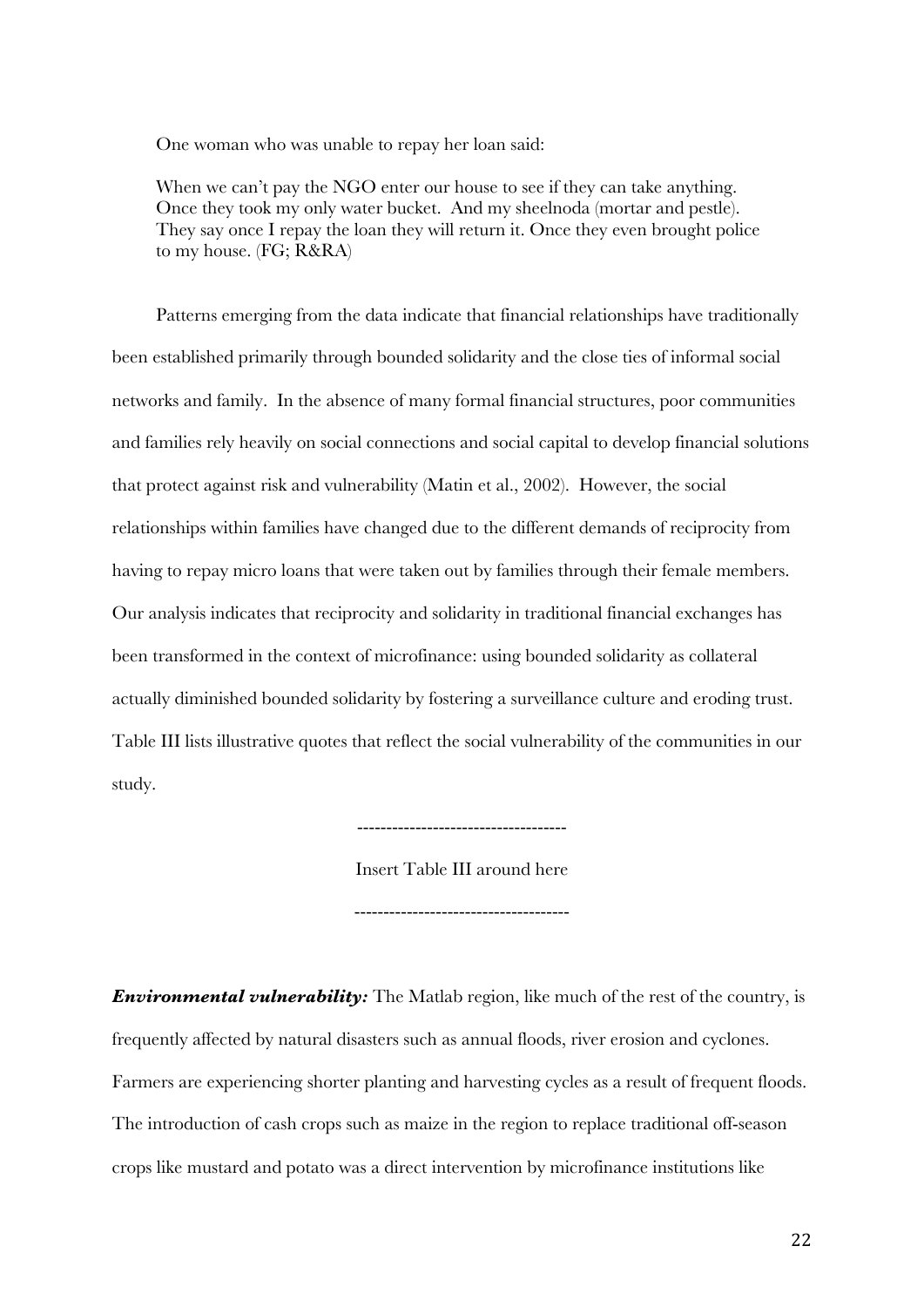BRAC to provide opportunities for income generation. NGOs and microfinance institutions are also key players in the supply chain of maize production: not only do they provide microfinance to encourage maize cultivation; they also provide seeds for trial purposes as an incentive. Maize cultivation was heavily promoted by the MFIs in the region and several farmers took out additional loans from microfinance providers in an attempt to grow maize to generate income. According to our participants, the loans granted for growing maize by the microfinance institutions were sometimes contingent on the purchase of maize seeds. NGOs offer incentives of new loans to female borrowers if they trial maize and buy the maize seed from the NGO. A female member of the household who had taken out a micro loan so that her husband could switch to maize told us:

I requested the NGOs to give me 20,000 taka loan last year but they did not. This year they saw my son grow maize and see maize stocked in my premise, now they are happy to give me loan. The NGOs will give more money if you grow maize. Even the NGOs have their own maize seeds. My in-laws told me that NGOs give high amount of loan if their seed is grown. (I; R&RA)

Our findings indicate that traditional farming practices, barter exchange and traditional forms of financial dealings in the villages are being increasingly challenged by attempts of many farmers to grow maize for profit. Crop failure is common because farmers are not provided training for the necessary farming techniques, and/or the weather conditions are generally unsuitable. Many community members are borrowing from NGOs and relatives beyond their capacity to repay, hoping to use their maize crop profits to pay off the loans. Some farmers expressed concern that the farming practices many have adopted in order to farm cash crops of maize are unsustainable in the longer term because they deplete nutrients from the soil and also require increasing amounts of expensive fertilizer each season. NGOs even offer fertilizer for sale to support maize cultivation. For instance, BRAC owns two seed production plants and dominates the hybrid seed market in Bangladesh (Kelly, 2012). Table IV lists illustrative quotes that reflect the environmental vulnerability of the communities in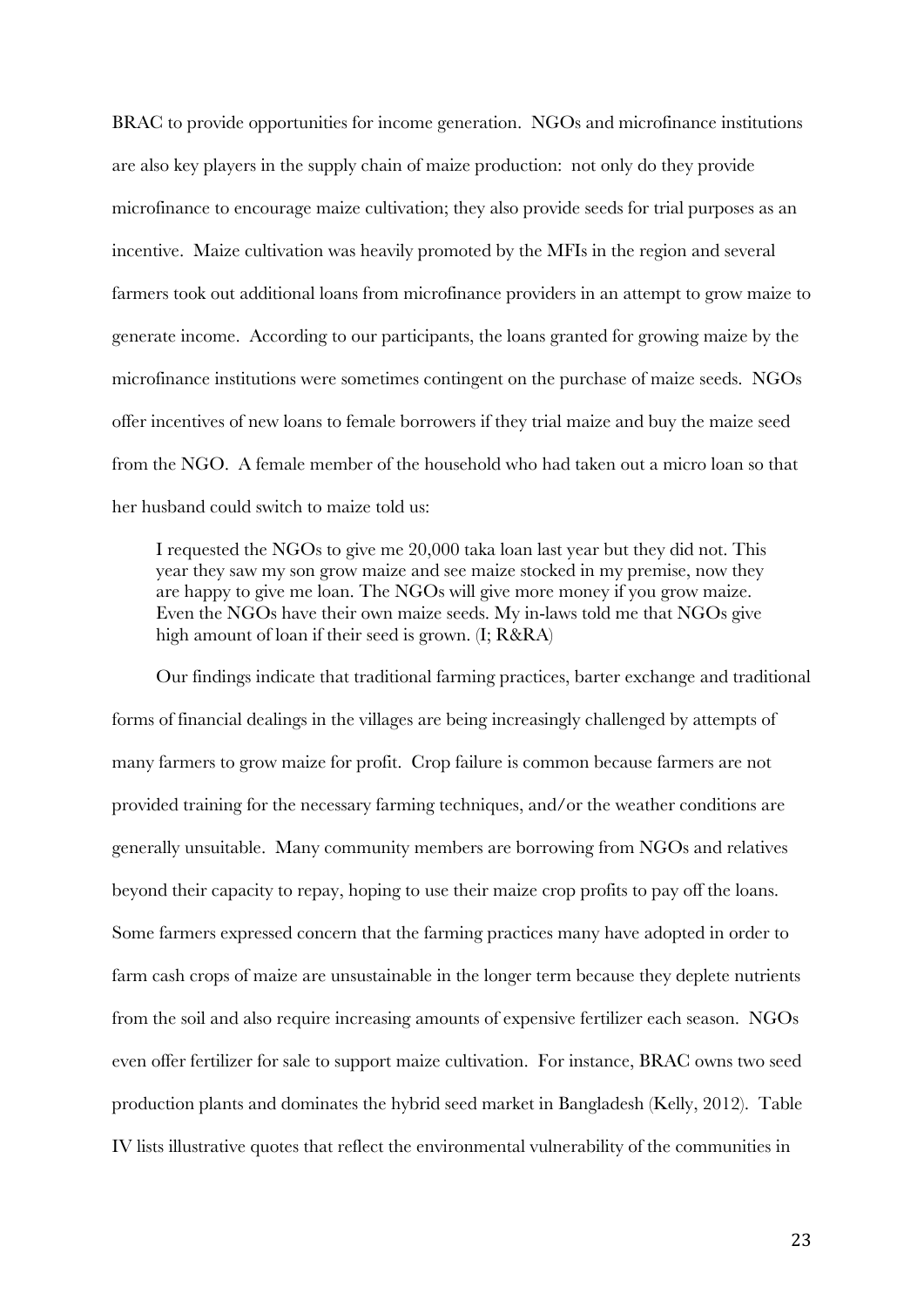our study. We do not claim that microfinance is responsible for all the environmental vulnerabilities faced by communities in our sample. Obviously threats from climate change, droughts and floods are part of a larger ecological system. However, aggressive promotion by MFIs for cultivating of non-traditional cash crops without understanding the environmental consequences and without providing adequate education and training can result in environmental vulnerabilities and threats to sustainable farming.

Insert Table IV around here

------------------------------------

Economic, social and environmental vulnerabilities are not independent but related to each other and in our study we found that lending practices of NGOs operating as MFIs worsened these vulnerabilities. In the next section we discuss how these dimensions are interrelated and what outcomes arise from their interactions.

#### **Discussion**

### *Market based vulnerabilities and erosion of social capital*

Our ethnographic study builds a grounded theory of the vulnerability and social capital dimensions of poverty arising from microfinance activity. Our narratives explain how vulnerabilities and powerlessness arising from poverty are exacerbated and why communities living in extreme poverty are unable to escape the poverty trap through microfinance. In developing an asset vulnerability framework, Moser (1998) identified labor, human capital (health, skills and education), productive assets, household relations and social capital as key assets that determine the extent of vulnerability. Our findings indicate that increased economic, social and environmental vulnerabilities arising from microfinance loans adversely affected both economic and social assets of the communities in the study. Inability to repay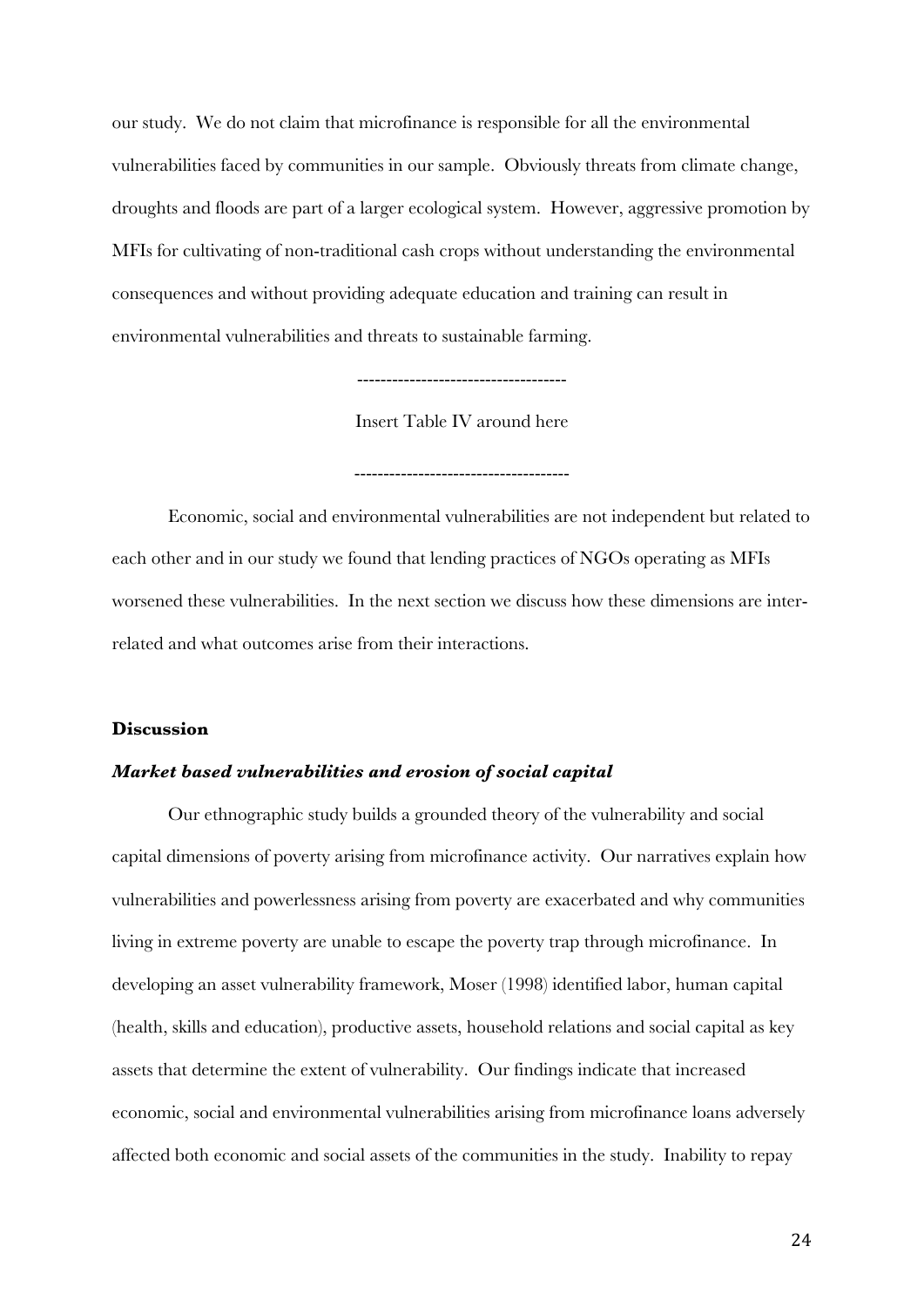loans eroded the assets of the communities and led to poor health outcomes while undermining household relations and social capital.

According to Moser (1998: 3) vulnerabilities involve both sensitivity (the magnitude of a system's response to an external event) and resilience (the ease and rapidity of a system's recovery from stress). Market induced vulnerability increased the risks of poor communities falling further into poverty by influencing both sensitivity and resilience in the communities we studied. Inability to repay loans increased insecurity of borrowers as they found themselves in an inescapable debt spiral. In addition, the social capital of these communities, which was a key resource in coping with poverty, was undermined through aggressive loan recovery tactics, thus adversely affecting the resilience of these communities to recover from economic stress. We found that individuals and families experienced a sense of helplessness, which often accompanies economic stress (Moser, 1998) and which reduced the capacity to mobilize resources to cope with hazards (Watts and Bohle, 1993) as well as deprived capabilities of individuals to participate in economic activity or political processes leading to what Amartya Sen (1985) describes as the 'politics of hope and despair'.

We also found that NGOs who were the main service providers in the region contributed to deteriorating social relations in the community through their aggressive loan recovery tactics that created a 'culture of shame' (Karim, 2008) by targeting women who were blamed for bringing shame to their husbands and families. Rather than building social solidarity, group lending had the opposite effect because each woman borrower was responsible for repayment of all other individual loans. Fear of potential defaults by members of their 'solidarity circle' created a mechanism of surveillance that diminished relations of reciprocity and trust and broke down group relations and family relations.

Borrowing from microfinance providers eroded social capital in two ways. First, aggressive repayment tactics from lenders involved public shaming of defaulters that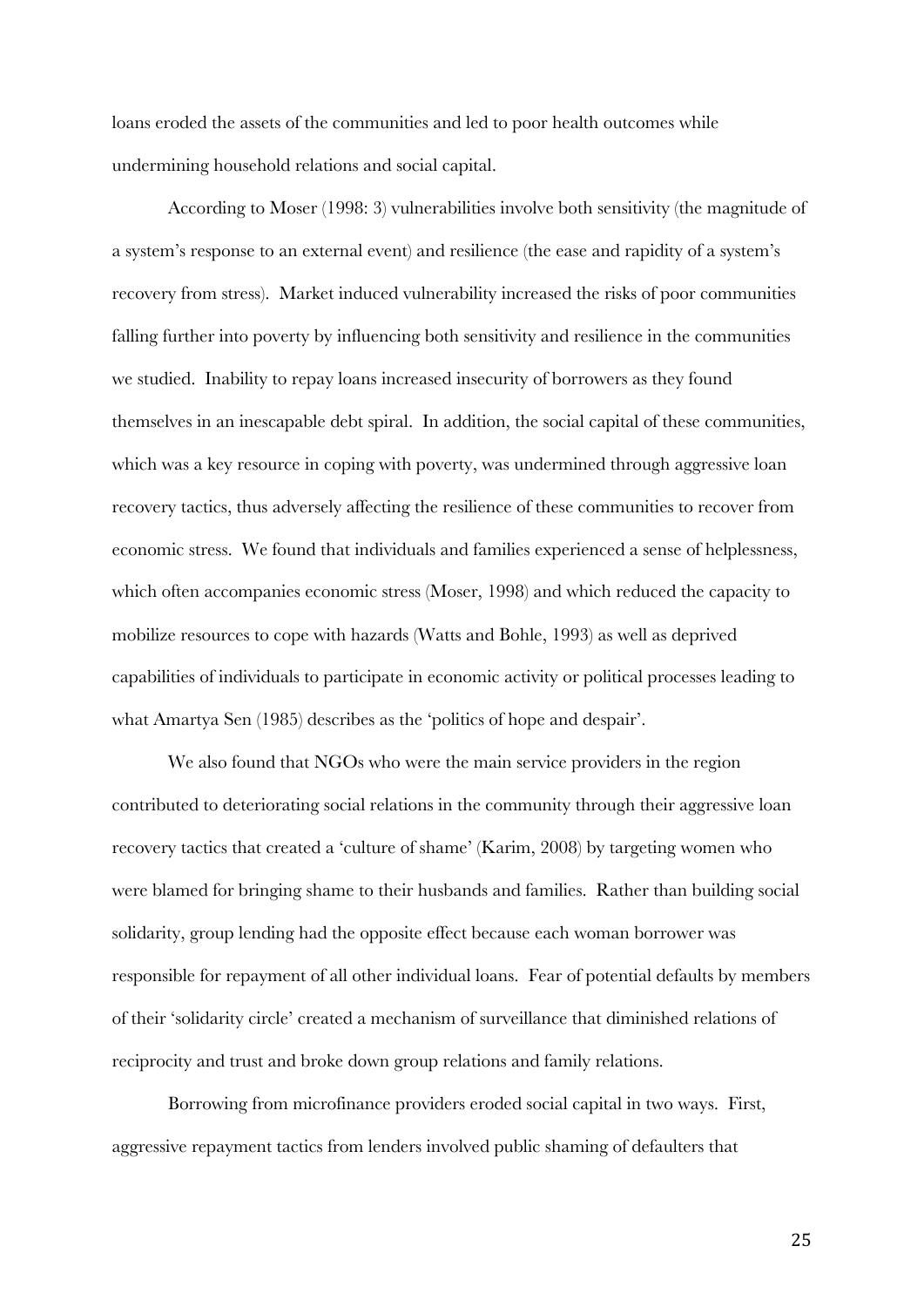adversely affected their social ties both with the community and with their family members. The 'solidarity groups' that were the basis of the social collateral of microfinance loans thus led to an erosion of bonding social capital. Second, access to microfinance loans did not create new bridging capital in the sense that while individuals had access to credit, the loans did not result in income generating activities but further increased indebtedness of households. In fact, following Bourdieu (1986) we found that microfinance activity resulted in negative social capital due to erosion of bonding capital without any creation of bridging capital. In addition, as highlighted earlier bridging social capital contributed to a reproduction of inequality whereby a respected community member and group leader used her relationship with the external microfinance network to obtain loans for other members of her family. Thus, the availability of microfinance did not increase structural social capital from new network configurations but instead eroded relational social capital by undermining existing relations of trust, reciprocity and cooperation (Nahapiet and Ghoshal, 1998).

#### **Implications, limitations and future directions**

So how can researchers use our work? Our attempt to build a grounded theory of the vulnerability dimensions of poverty contributes to theories of building inclusive markets. Research on how BoP approaches can address social and environmental issues is growing rapidly. However, much of this research is based on case studies and theoretical development is still in its infancy. BoP proponents claim that 'the greater the ability of the venture to meet the needs of the poor, the greater the economic return to the venture', but acknowledge that this 'exciting hypothesis requires more comprehensive testing to better understand the interactions and boundary conditions in the relationship between profits and poverty alleviation' (London, 2009:11). Our findings highlight the limits of BoP approaches to poverty reduction and create theoretical spaces that can allow future research to investigate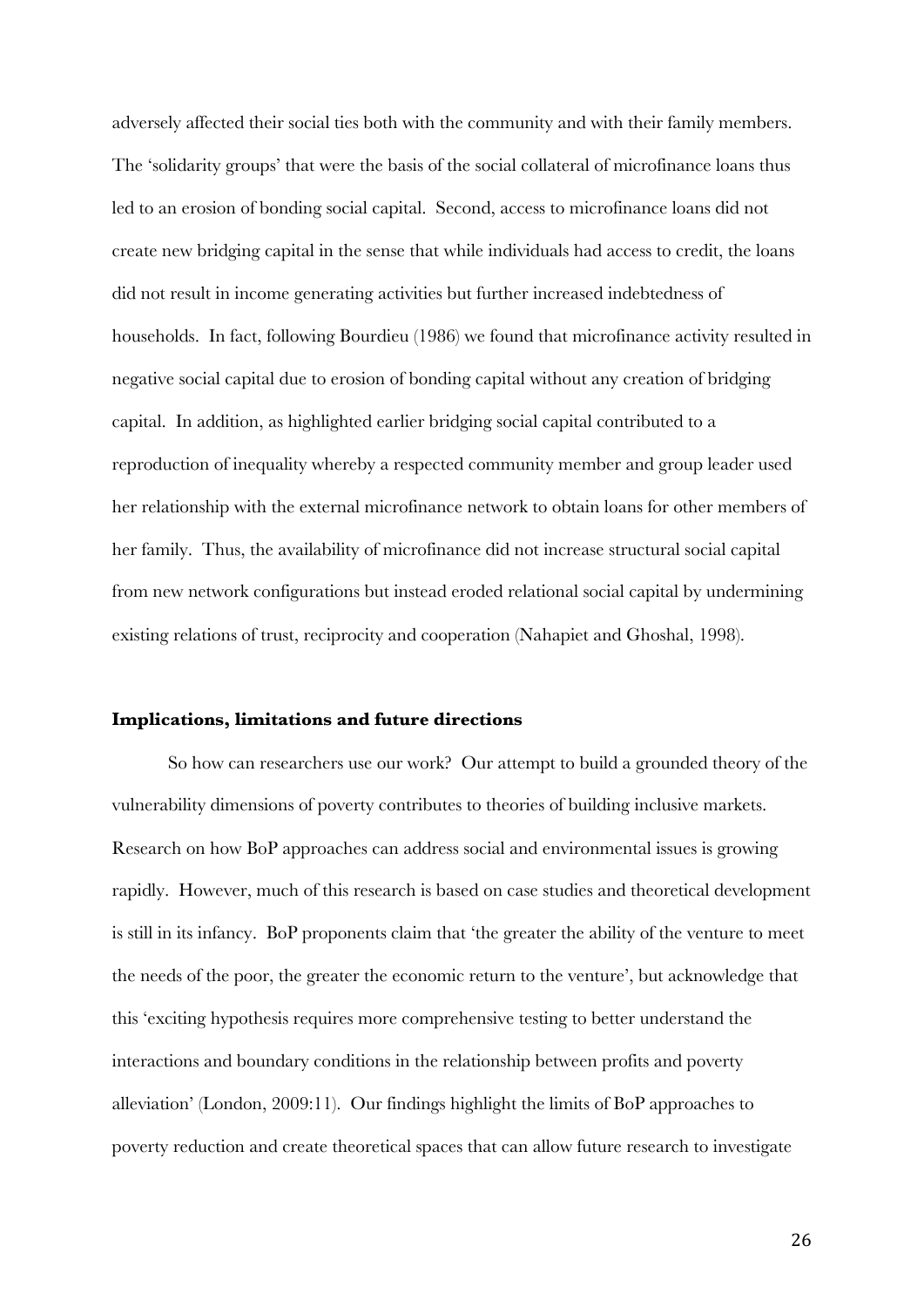the boundary conditions of entrepreneurship policies that could have detrimental consequences (Hall et al., 2012).

Much of the focus of the BoP literature has been on level of investments rather than on the social and economic value of these investments to poor communities. In their analysis of BoP initiatives Ansari et al. (2012: 818) call for a 'grounded understanding of how poverty stricken communities survive' to understand whether BoP initiatives create or destroy social welfare. Our study provides such a grounded understanding and our findings indicate that microfinance as a BoP strategy increased vulnerability risks of the extreme poor in the three villages that we studied. More research is needed to understand the relationship between microfinance and vulnerability risks in other contexts. 'Co-creation', 'partnerships with local communities', 'creating markets for virtue' are key concepts in the BoP and CSR literatures (Brès and Gond, 2013). Our findings indicate these partnerships continue to exclude people who are the recipients of poverty alleviation programs and we argue that if poor communities become real partners in development the value propositions of these programs will undergo a major transformation because they will be defined based on the needs of the poor, not on markets for microfinance.

Our findings also contribute to research that explores the role of social capital in poverty alleviation. For instance, in the theoretical framework developed by Ansari et al. (2012) social capital can develop capabilities in BoP segments by distributing capabilities within groups through bonding social capital and transferring capabilities between groups through bridging social capital. Our study of economic, social and environmental vulnerabilities provides key insights on the processes that hinder the development of capabilities and instead create new vulnerabilities. More research is needed on the negative aspects of social capital – for instance, the conditions that enable individuals to increase their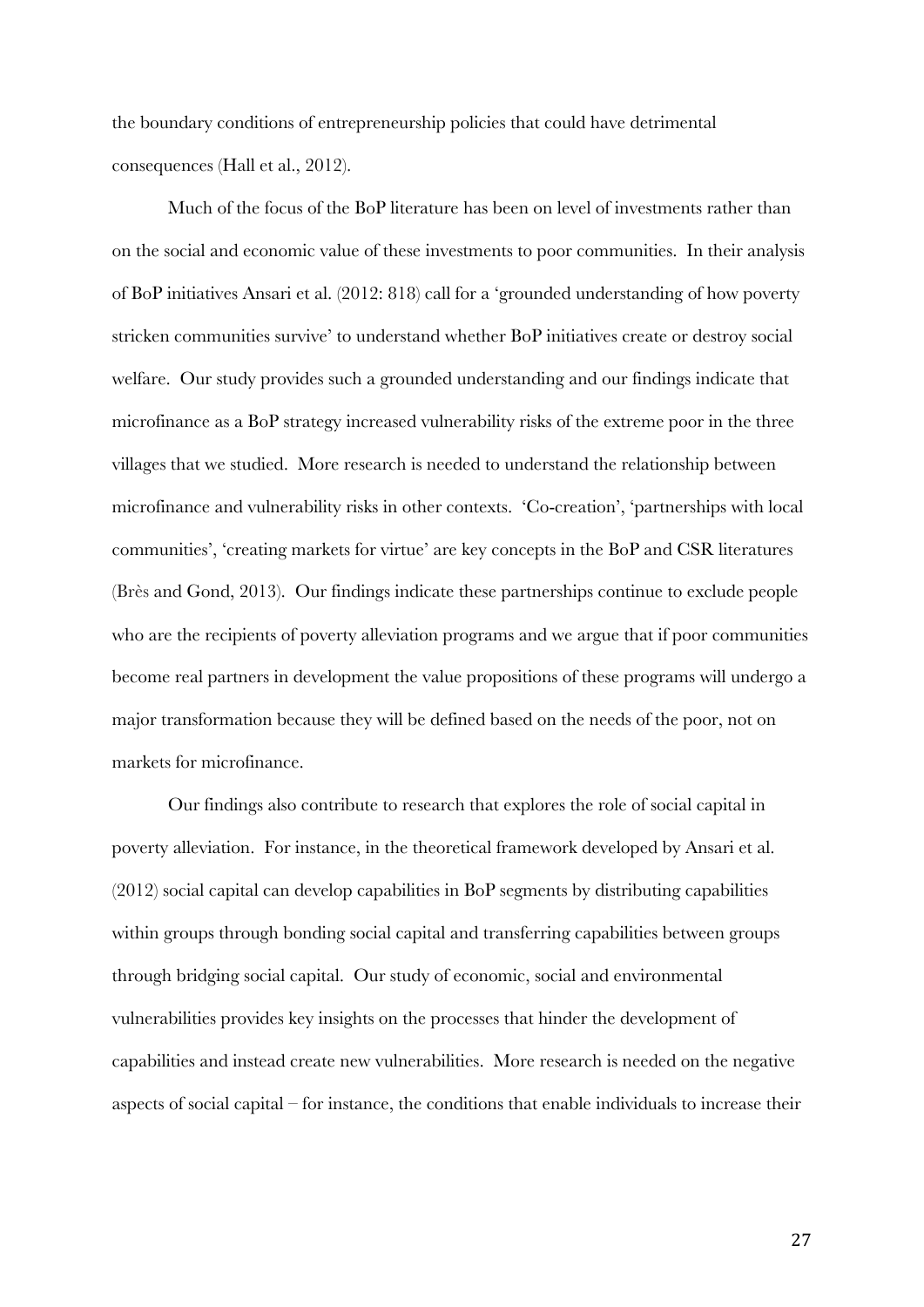own power and resource access as well as the conditions that can erode bonding social capital.

Our findings also contribute to the emerging literature on building inclusive markets by providing a micro-level account from the perspective of the target population. In many ways we provide the 'other side' of the picture in the important work done by Mair et al. (2012) on building inclusive markets in rural Bangladesh by drawing on the experiences of people that are being included in the global financial services system. In their study of BRAC's operations in rural Bangladesh Mair et al. (2012: 827) found that the NGO filled an 'institutional void' in the region by focusing on 'local means of issue resolution' and 'making use of customary sources of social support'. Our study can be seen as a counter narrative to the NGO narrative seen from the perspective of the receivers of microfinance. Using traditional social networks may well allow NGOs to fill institutional voids but they do not address the longer-term consequences of increasing debt burdens and the economic, social and environmental vulnerabilities that we identified. Traditional forms of reciprocal exchange among family and extended family members are being overlaid with an increasing number of market based financial exchanges with NGOs based not on trust but associated more with expediency and a short term need for cash. Little consideration is being given by borrowers to longer-term consequences about how the loans will be repaid.

Another implication of our findings is that in addition to economic indicators such as access and cost effectiveness, microfinance programs should be assessed by qualitative indicators of vulnerability and risk as identified in our study. Better social and economic outcomes could be achieved if social investment was directed at initiatives aimed at reducing risk and vulnerability such as building hospitals or schools, investing in building and supporting local businesses to provide employment and a steady income all year round for family members, or investing in social movements for fair and equitable access to land for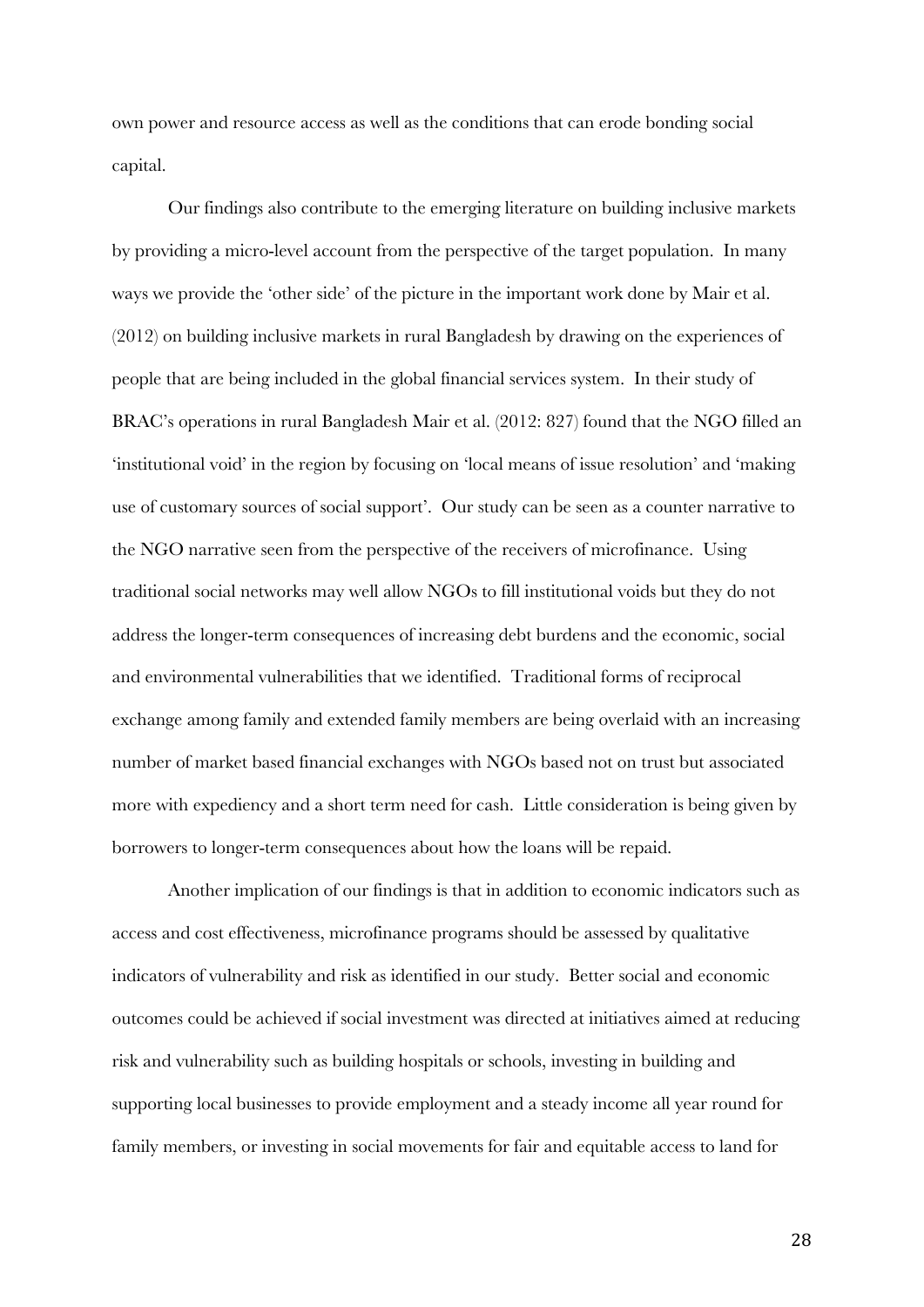farming. The target populations of poverty reduction programs must play a key role in developing and running programs like financial cooperatives, credit unions, local development banks, and farmers' societies. Alternatives to profit-driven, 'new wave' microfinance models are emerging from other parts of the world such as the Mondragon model in Spain, Self Help Groups and Neighborhood Help Groups as well as farmers' cooperatives in the Indian state of Kerala (Bateman, 2011). The key difference between these models and the microfinance model lies in their collectivist approach as opposed to the individual entrepreneur focus of microfinance models. Both models use social solidarity of poor communities to promote empowerment, the difference being that collective approaches use solidarity as a means for collective production whereas microfinance relies on social pressure from the community to compel individuals to repay loans (Bateman, 2011). More research is needed to understand the conditions that can enable social solidarities to reduce vulnerabilities and achieve different outcomes.

Lastly, more research is needed to understand how microfinance influences the role of women in poor rural regions in developing countries. While it is true that giving loans to women is changing long held cultural and social practices as more women involve themselves in farming activities to support their families, it would be unwise to infer that patriarchal structures are declining as a result. As we saw earlier the loans taken out by women invariably were given to their husbands or male family members. Increase in dowry payments as a result of the availability of microfinance, which is what our study and others have found, certainly does not reflect any level of 'empowerment' among women.

Our study has some limitations. We do not claim that microfinance does not provide any benefits to poor populations or that our findings are generalizable to all poor communities that are recipients of microfinance. Rather our aim is to generalize our findings into theory – in this case, theories of vulnerability and social capital in the context of poverty.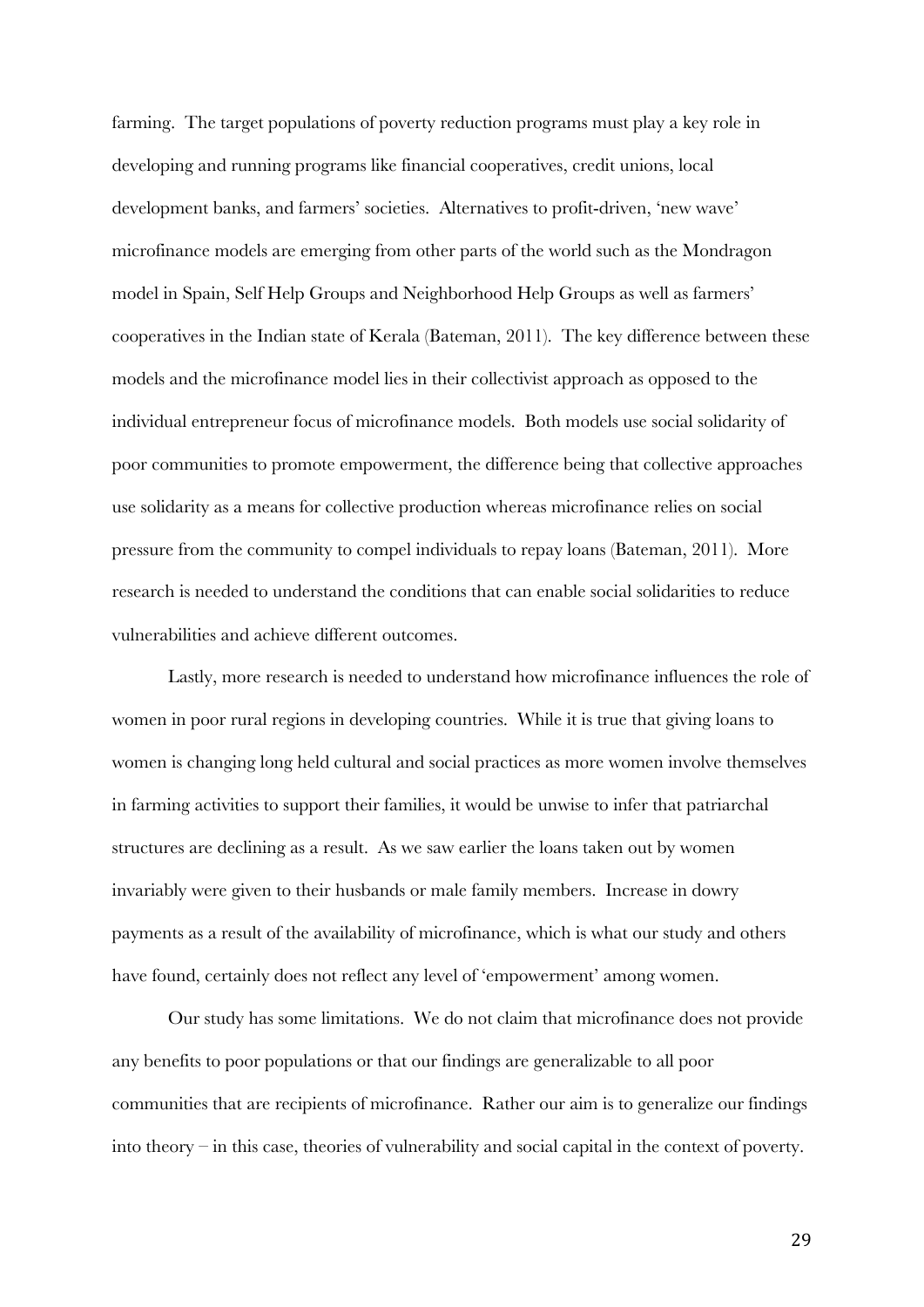It is reasonable to ask what would the situation have been if no microfinance was available? Would individuals have been pushed further into poverty? Randomized trials and field experiments with economic, social and environmental indicators are needed to answer this question but such studies are rare given the challenges of conducting these types of studies in rural areas of the developing world (Kent and Dacin, 2013).

Given that our respondents were all receivers of microfinance loans there is a possibility of response bias. Our recruitment methods were partly dependent on the input from local community leaders and there was a possibility that vested interests among local NGOs or administrators could have influenced the selection of participants and skewed the findings. In an attempt to minimize such bias we relied on local research assistants who had family ties to the villages and had information about the circumstances of the households in our sample. Our findings are also limited by the choice of informants and we did not seek to interview government officials, microfinance providers and NGOs. Rather, our focus was on eliciting narratives about poor people's experiences with microfinance.

In his analysis of development Crush (1995: 5) raised some key questions: 'The texts of development have always been avowedly strategic and tactical—promoting, licensing, and justifying certain interventions and practices, delegitimizing others . . . What do the texts of development not say? What do they suppress? Who do they silence—and why?' Perhaps these questions can serve as a starting point for asking the big questions about inclusive capitalism and development. If impoverished communities are to be empowered we need to provide opportunities for chronically poor communities to tell their own stories about their real situations and discuss their real needs. We can start to empower them by listening.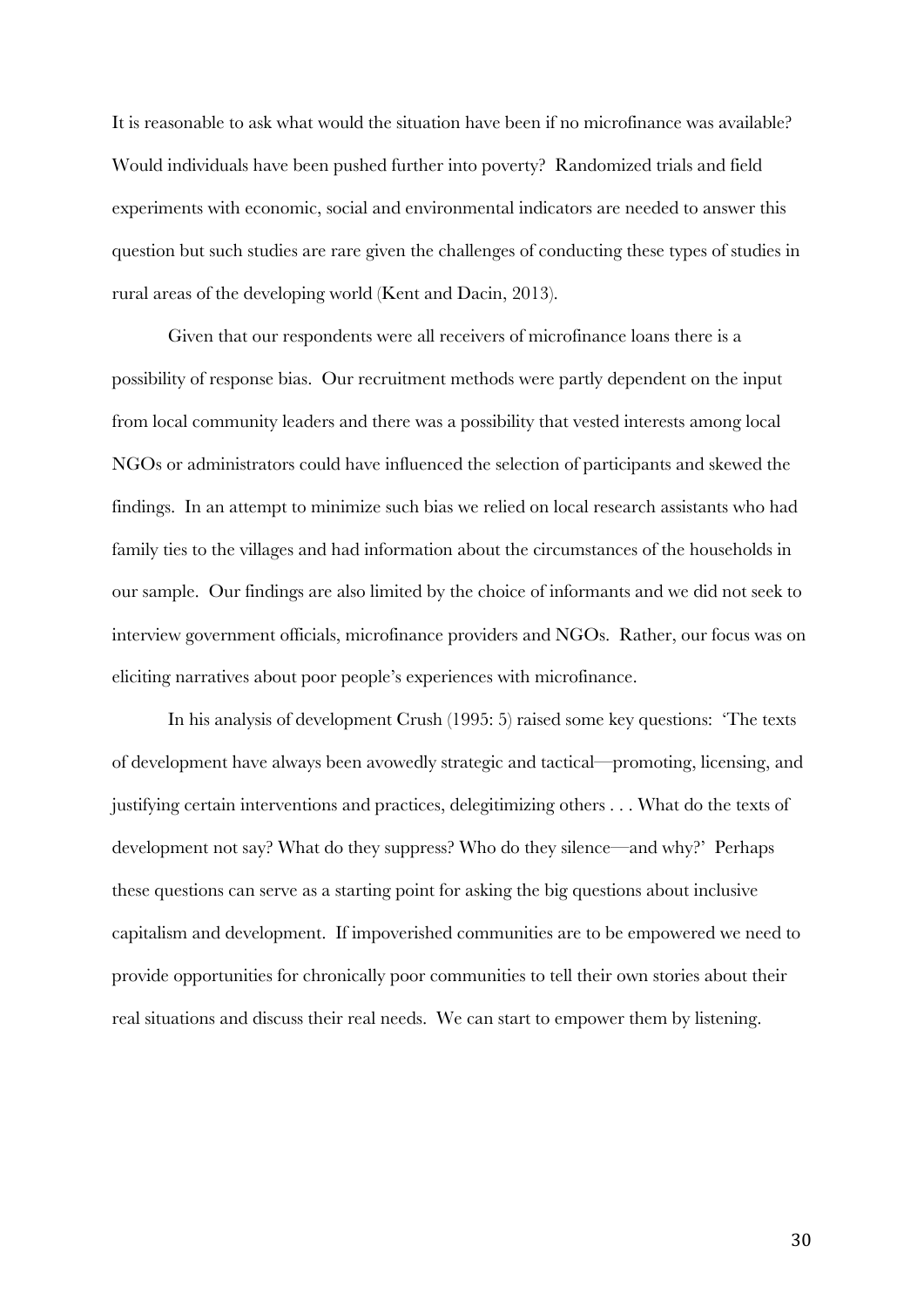#### **References**

- Adler PS and Kwon SK (2002) Social capital: Prospects for a new concept. *Academy of Management Review* 27 (1): 17-40/
- Ansari S, Munir K, and Gregg T (2012) Impact at the "bottom of the pyramid": The role of social capital in capability development and community empowerment. *Journal of Management Studies* 49: 813-842.
- Armendáriz de Aghion, B and Morduch J (2005) *The Economics of Microfinance.* Cambridge: MIT Press.
- Arora S. and Romijn H (2012) The empty rhetoric of poverty reduction at the base of the pyramid. *Organization* 19: 481-505.
- Associated Press (2012) Hundreds of suicides in India linked to microfinance organizations. http://www.businessinsider.com/hundreds-of-suicides-in-india-linked-tomicrofinance-organizations-2012-2?IR=T (accessed 15 November, 2015).
- BBC (2013) The Bangladesh poor selling organs to pay debts.

http://www.bbc.co.uk/news/world-asia-24128096 (accessed November 15 2015).

- Banerjee S.B. (2008) Corporate social responsibility: The good, the bad and the ugly. *Critical Sociology* 34: 51-79.
- Banerjee AV and Duflo E (2007) The economic lives of the poor**.** *Journal of Economic Perspectives* 21:141-167.
- Baruah B (2010) NGOs in microfinance: Learning from the past, accepting limitations and moving forward. *Geography Compass* 4: 979-992.
- Bateman M (2010) *Why Doesn't Microfinance Work? The Destructive Rise of Local Neoliberalism.*  London: Zed Books.
- Bateman M and Chang HJ (2012) Microfinance and the illusion of development: From hubris to nemesis in thirty years. *World Economic Review* 1: 13-36.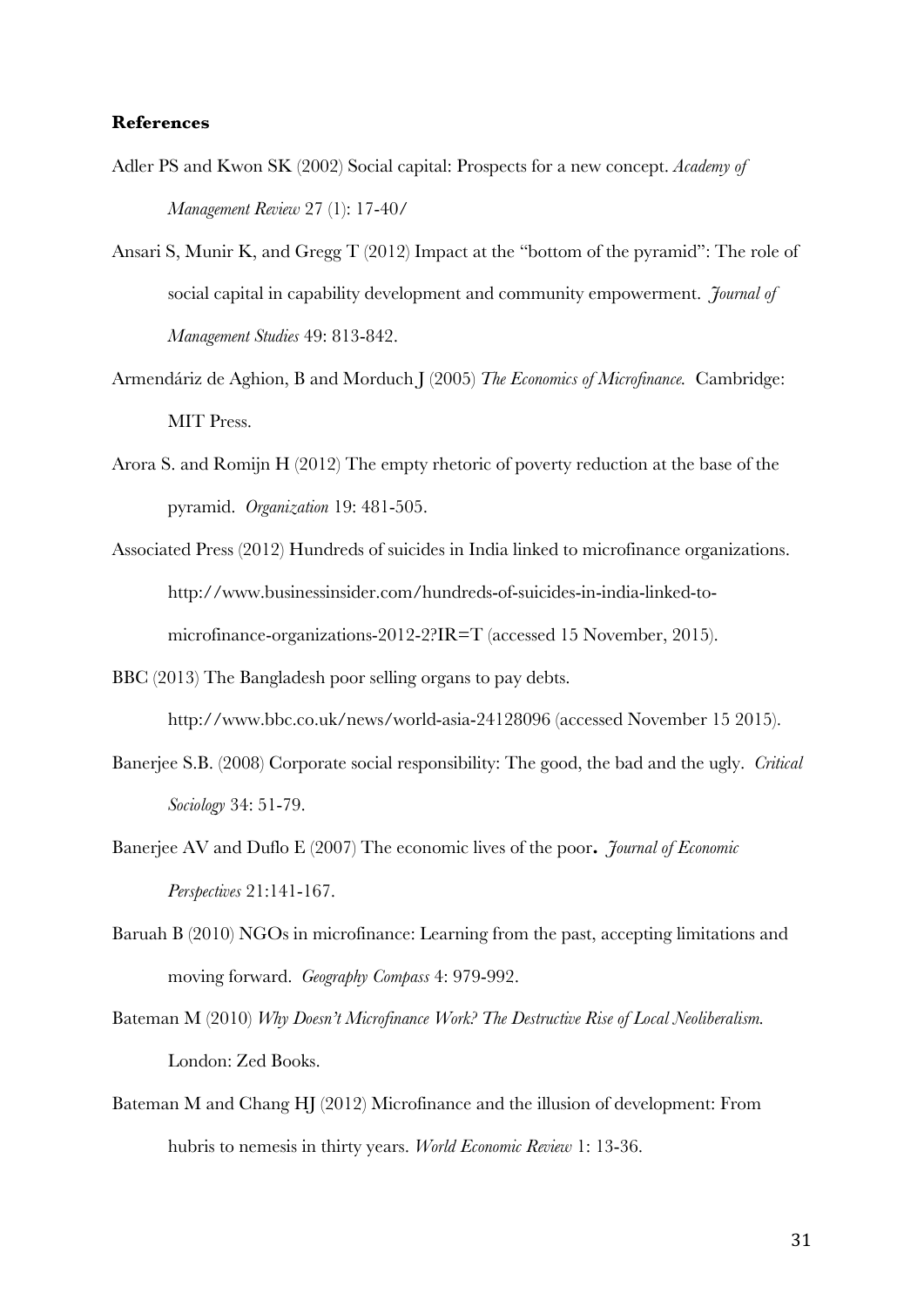- Bourdieu P (1986) The forms of capital'. In: Richardson J (ed.) *Handbook of Theory and Research for the Sociology of Education*. New York: Greenwood Press, 241-258.
- Bradshaw TK (2007) Theories of poverty and anti-poverty programs in community development. *Journal of Community Development Studies* 38: 7-25.
- Brès L and Gond JP (2014) The visible hand of consultants in the construction of the markets for virtue: Translating issues, negotiating boundaries and enacting responsive regulations. *Human Relations* 67(11): 1347-1382.
- Chakravarti D (2006) Voices unheard: The psychology of consumption in poverty and development. *Journal of Consumer Psychology* 16: 363-376.
- Chambers R (1989) Vulnerability, coping and policy. *IDS Bulletin* 20: 1-7.
- Chambers R (1995) Poverty and livelihoods: Whose reality counts? *Environment and Urbanization* 7: 173-204.
- Christiaensen LJ and Subbarao K (2005) Towards an understanding of household vulnerability in rural Kenya. *Journal of African Economies* 14: 520-558.
- Crush J (1995) *Imagining Development*. New York: Routledge.
- Datar SM, Epstein MJ and Yuthas K (2008) In microfinance, clients must come first. *Stanford Social Innovation Review* 6: 38–45.
- De Soto H (2003).*The Mystery of Capital: Why Capitalism Triumphs in the West and Fails Everywhere Else.* Jackson: Basic Civitas Books.
- Dichter TW and Harper M (2007). *What's Wrong with Microfinance?* Rugby: Practical Action Publishing.
- Galema R, Lensink R, and Mersland R. (2012) Do powerful CEOs determine microfinance performance? *Journal of Management Studies* 49: 718-742.

Glaser B and Strauss AL (1967) *The Discovery of Grounded Theory*. New York: Aldine de Gruyter.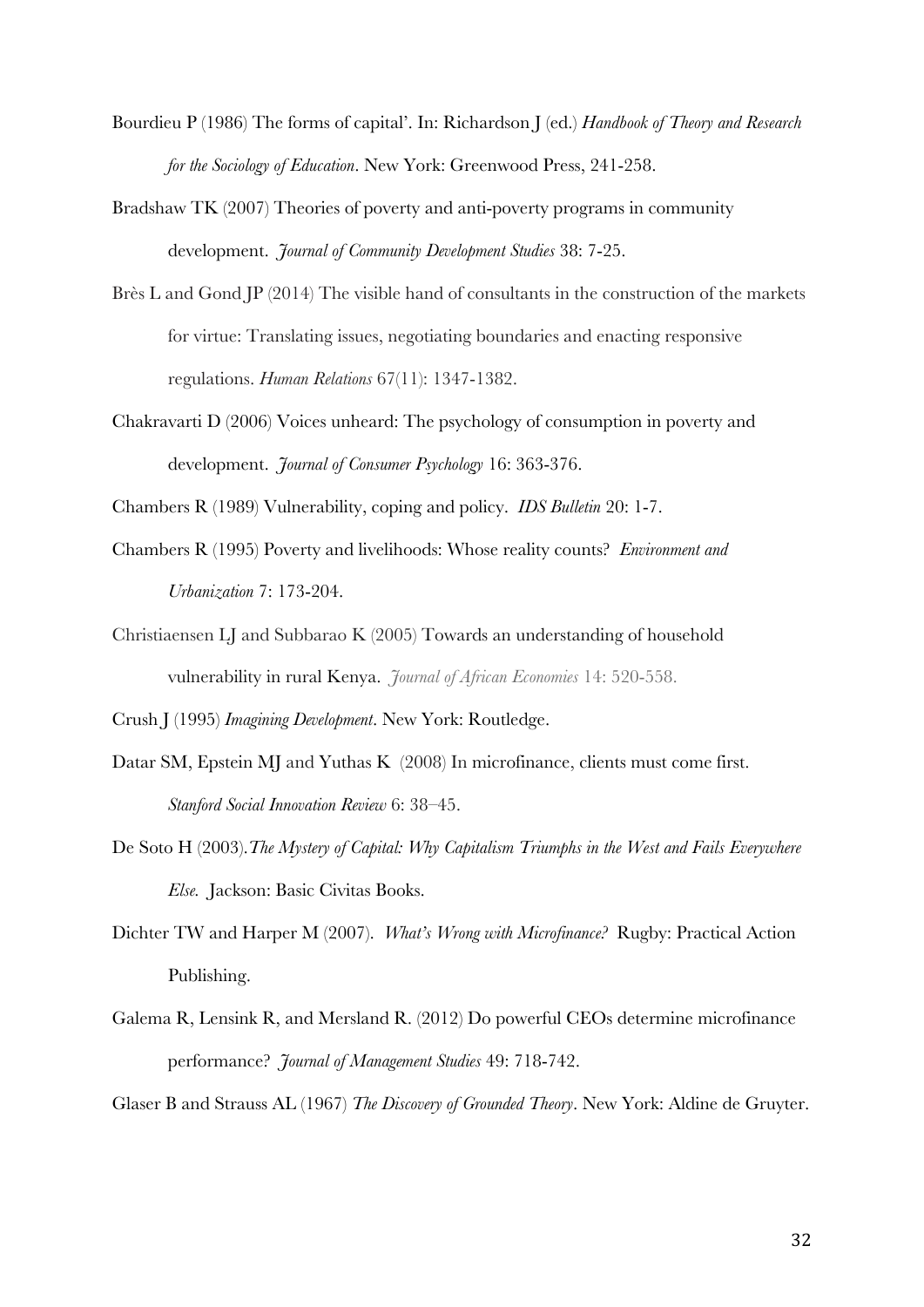- Glewwe P and Hall G (1998). Are some groups more vulnerable to macroeconomic shocks than others? Hypothesis tests based on panel data from Peru. *Journal of Development Economics*, 56: 81–106.
- Grameen Foundation (2012) https://www.globalgiving.org/donate/11232/grameenfoundation/info/ (accessed 15 November 2015).
- Hall J, Matos S, Sheehan L and Silvestre B (2012) Entrepreneurship and innovation at the base of the pyramid: A recipe for inclusive growth or social exclusion? *Journal of Management Studies* 49: 785-812.
- Hammill A, Matthew R, and McCarter E (2008) Microfinance and climate change adaptation. *Institute of Development Studies Bulletin* 39: 113-122.
- Huda S (2006) Dowry in Bangladesh: Compromizing women's rights. *South Asia Research,* 26: 249-268.
- Imboden K (2005) Building inclusive financial sectors: The road to growth and poverty reduction. *Journal of International Affairs* 58: 65-86.
- Jairam R (2012) Microfinance in danger zone. *Outlook India.* http://www.outlookindia.com/news/article/microfinance-in-danger-zone-jairamramesh/782055 (accessed 15 November 2015).
- Kah JML, Olds DL and Kah MMO (2005) Microcredit, social capital, and politics. *Journal of Microfinance* 7: 121-135.
- Karim L (2008) Demystifying micro-credit : The Grameen Bank, NGOs, and neoliberalism in Bangladesh. *Cultural Dynamics* 20: 5-29.
- Karim L (2011) *Microfinance and its Discontents: Women in Debt in Bangladesh.* Minneapolis: University of Minnesota Press.
- Karnani A (2007) The mirage of marketing to the bottom of the pyramid: how the private sector can help alleviate poverty. *California Management Review* 49: 90‐111.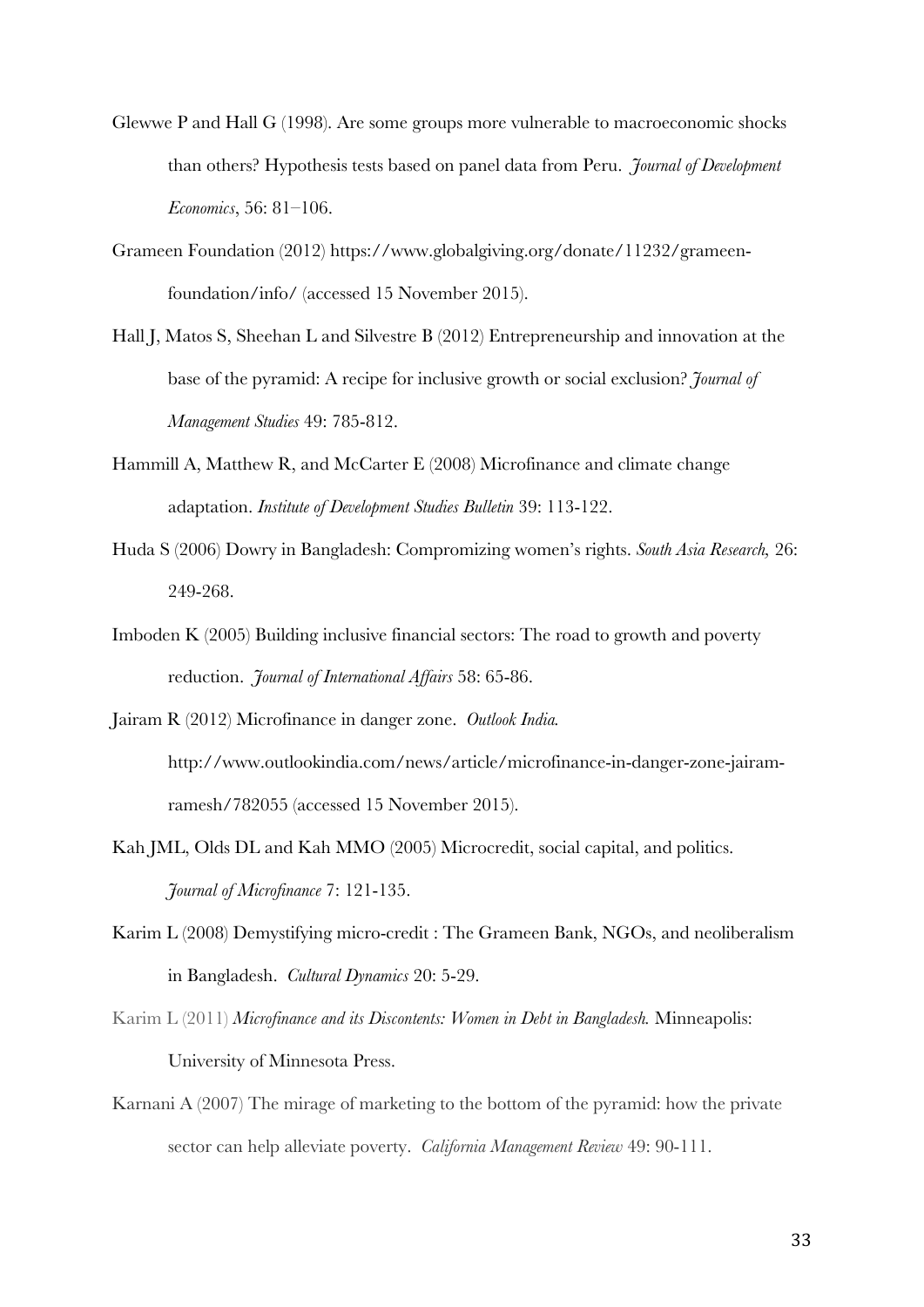Kelly A (2012) Growing discontent. *The Guardian*, February 20. http://www.guardian.co.uk/society/2008/feb/20/internationalaidanddevelop ment.bangladesh (accessed 15 November 2015).

- Kent D, and Dacin MT (2013) Bankers at the gate: Microfinance and the high cost of borrowed logics. *Journal of Business Venturing* 28: 759–773.
- Khan RF, Westwood R and Boje DM (2010) 'I feel like a foreign agent': NGOs and corporate social responsibility interventions into Third World child labor. *Human Relations* 63 (9): 1417-1438.
- Khandker SR (2005) Microfinance and poverty: Data from Bangladesh. *World Bank Economic Review* 19: 263-286.
- London T (2009) Making better investments at the bottom of the pyramid. *Harvard Business Review* 87 (5): 106-113.
- Mair J and Martí I. (2009) Entrepreneurship in and around institutional voids: A case study from Bangladesh. *Journal of Business Venturing* 24: 419-435.
- Mair J, Martí I and Ventresca MJ ( 2012) Building inclusive markets in rural Bangladesh: How intermediaries work institutional voids. *Academy of Management Journal* 55: 819- 850.
- Matin I, Hulme D and Rutherford S (2002) Finance for the poor: From microcredit to microfinancial services. *Journal of International Development* 14: 273-294.

Morduch J (1994) Poverty and vulnerability. *The American Economic Review* 84: 221-225.

- Morris G and Barnes, C (2005) An assessment of the impact of microfinance. *Journal of Microfinance* 7: 40-54.
- Moser C (1998) The asset vulnerability framework: Reassessing urban poverty reduction strategies. *World Development* 26:1-19.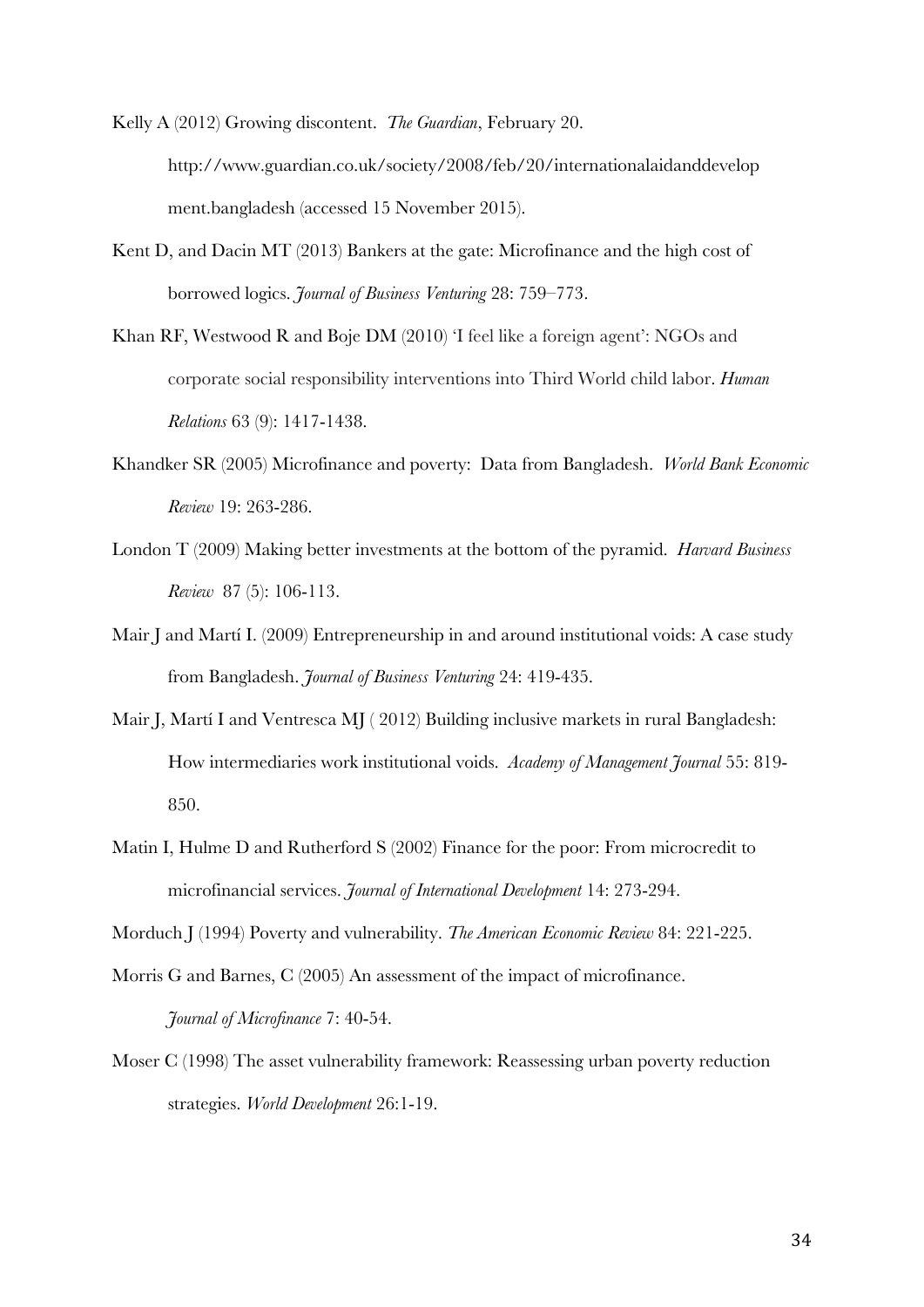- Mosley P and Hulme D (1998) Microenterprise finance: Is there a conflict between growth and poverty alleviation? *World Development* 26: 783-790.
- Nahapiet J and Ghoshal S (1998) Social capital, intellectual capital, and the organizational advantage. *Academy of Management Review* 23: 242-266

Narayan D (1999) *Bonds and Bridges: Social Capital and Poverty.* Washington D.C. World Bank.

Porter ME and Kramer MR (2011) Creating shared value. *Harvard Business Review*, 89: 62-77.

- Prahalad CK (2004) *The Fortune at the Bottom of the Pyramid: Eradicating Poverty through Profits*. Wharton School Publishing, Upper Saddle River, NJ.
- Putnam RD (1993) The prosperous community: social capital and public life'*. The American Prospect* 13: 35-42
- Ravallion M (2002) *Poverty Comparisons.* London: Routledge.
- Rivlin G (2010) *Broke USA: From Pawnshops to Poverty, Inc. How the Working Poor Became Big Business***.** New York: HarperCollins.
- Roodman D (2011) *Due Diligence: An Impertinent Inquiry into Microfinance*. Baltimore: Brookings Institute Press.
- Rozario S (2002) Grameen Bank-style microcredit: Impact on dowry and women's solidarity. *Development Bulletin* 57: 67-70.
- Scott JC (1976) *The Moral Economy of the Peasant: Rebellion and Subsistence in Southeast Asia*. New Haven: Yale University Press.
- Sen A. 1983 *Poverty and Famine.* Oxford: Oxford University Press.
- Sen A (1985) Wellbeing, agency and freedom. *Journal of Philosophy* 82:169-221.
- Smith AE and Humphreys MS( 2006) Evaluation of unsupervised semantic mapping of natural language with Leximancer concept mapping. *Behavior Research Methods* 38: 262- 279.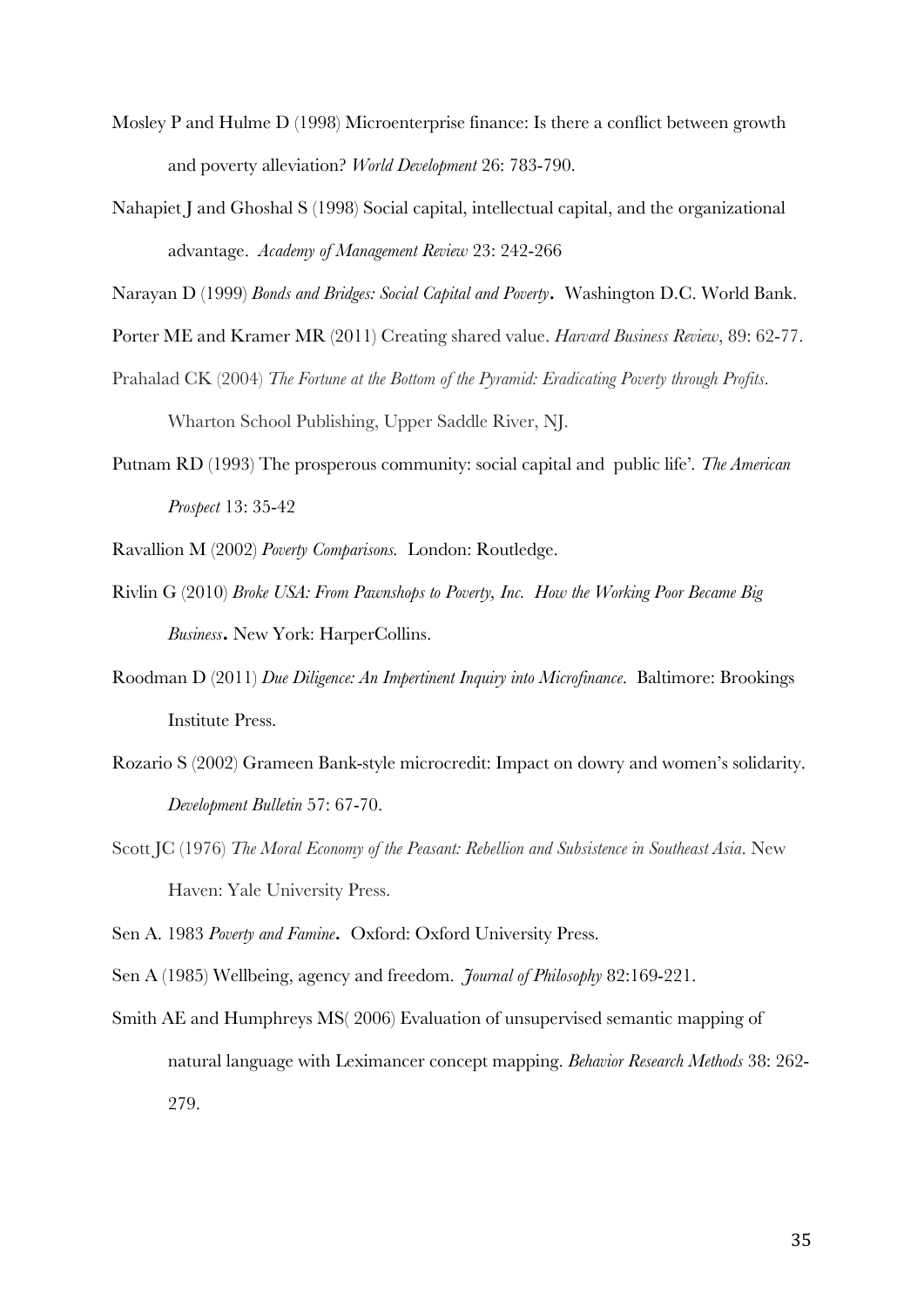UNDP (2014) *Eradicate extreme poverty and hunger: Where do we stand?* http://www.undp.org/content/undp/en/home/mdgoverview/mdg\_goals/mdg1/ (accessed 15 November 2015).

United Nations (2004) *UN launches International Year of Microcredit 2005.* http://www.un.org/News/Press/docs/2004/dev2492.doc.htm (accessed 15 November 2015).

- Watts M and Bohle HG (1993) The space of vulnerability: The causal structure of hunger and famine. *Progress in Human Geography* 17: 43-67.
- Westover J (2008) The record of microfinance: The effectiveness/ineffectiveness of microfinance programs as a means of alleviating poverty. *Electronic Journal of Sociology.* http://www.sociology.org/ejs-archives (accessed 15 November 2015).
- Woolcock M and Narayan D (2000) Social capital: Implications for development theory, research, and policy. *The World Bank Research Observer* 15:m225-249.
- World Bank (2007) *Finance for all? Policies and Pitfalls in ExpandingAaccess*. World Bank Policy Research Report. Washington, DC: The World Bank.
- World Bank (2012a) *Poverty headcount.* http://data.worldbank.org/indicator/SI.POV.2DAY (accessed 15 November 2015).
- World Bank (2012b) *Measuring Vulnerability.* http://go.worldbank.org/R048B34JF0 (accessed 15 November 2015).
- Yunus M (1999) *Banker to the Poor.* New York: Public Affairs.
- Zhang Y and Wan G (2006) An empirical analysis of household vulnerability in rural China. *Journal of the Asia Pacific Economy* 11: 196-212.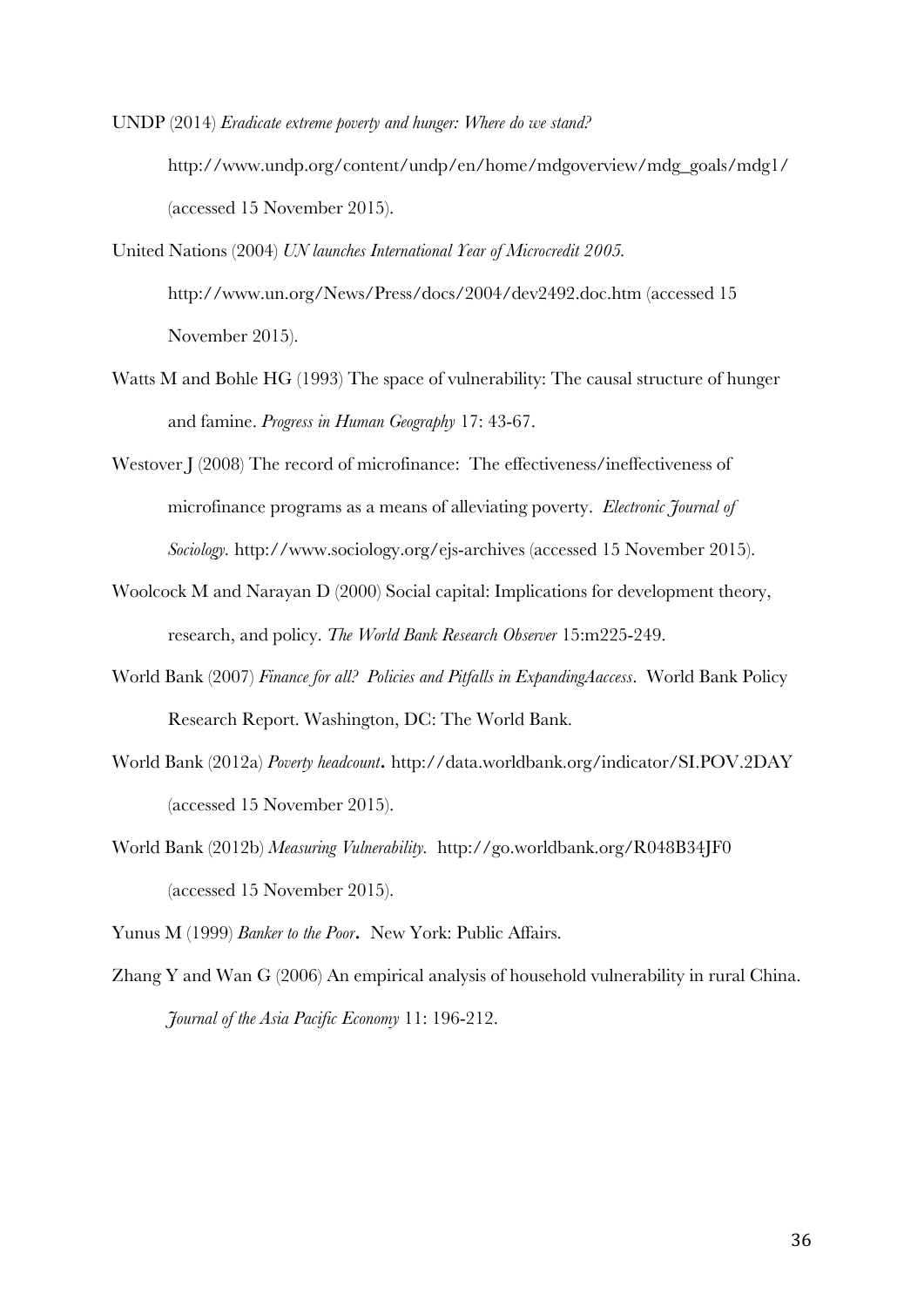| Sample                | <b>Focus Groups</b>                           | <b>Interviews</b> |
|-----------------------|-----------------------------------------------|-------------------|
| Village A             | 1 female group with 6 participants            | $20(5$ females    |
|                       | 1 male group with 6 participants              | and 15 males)     |
| Village B             | 1 female group with 10 participants           | $18(13$ females   |
|                       |                                               | and 5 males)      |
| Village C             | 1 female group with 8 participants            | $16(12$ females   |
|                       | 1 male group with 6 participants              | and 4 males)      |
|                       | 1 male group with 7 participants              |                   |
| <b>Local Research</b> |                                               | 1 female          |
| Associates            |                                               | 1 male            |
| Follow up field       | Ifocus group with 8 housewives and 3 husbands | 17 (11 males      |
| visit                 |                                               | and 6 females)    |
| <b>TOTAL</b>          | 7 focus groups                                | 73 interviews     |

### **Table I**

## **Sample Groups**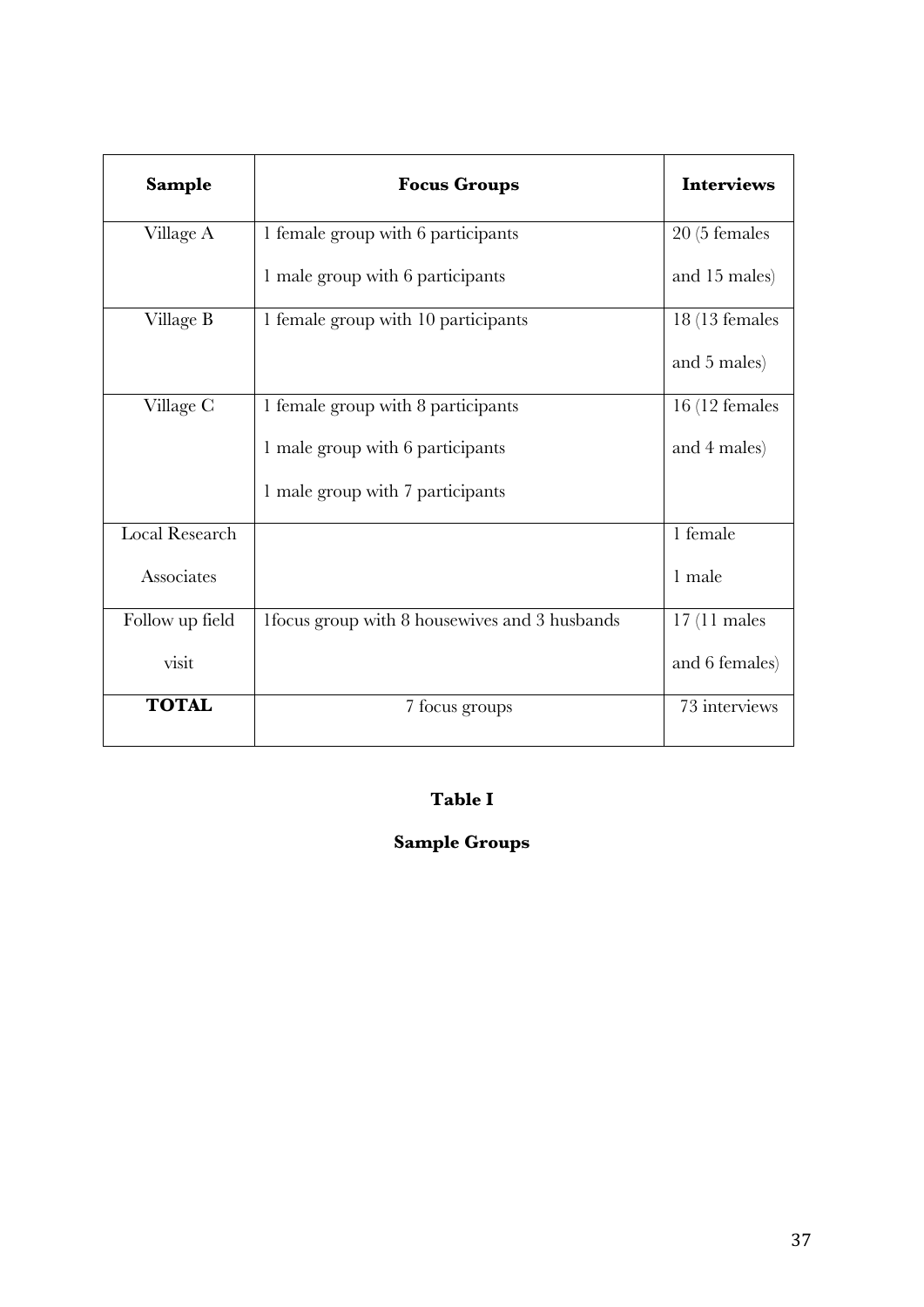

**Figure 1**

**Analysis Scheme**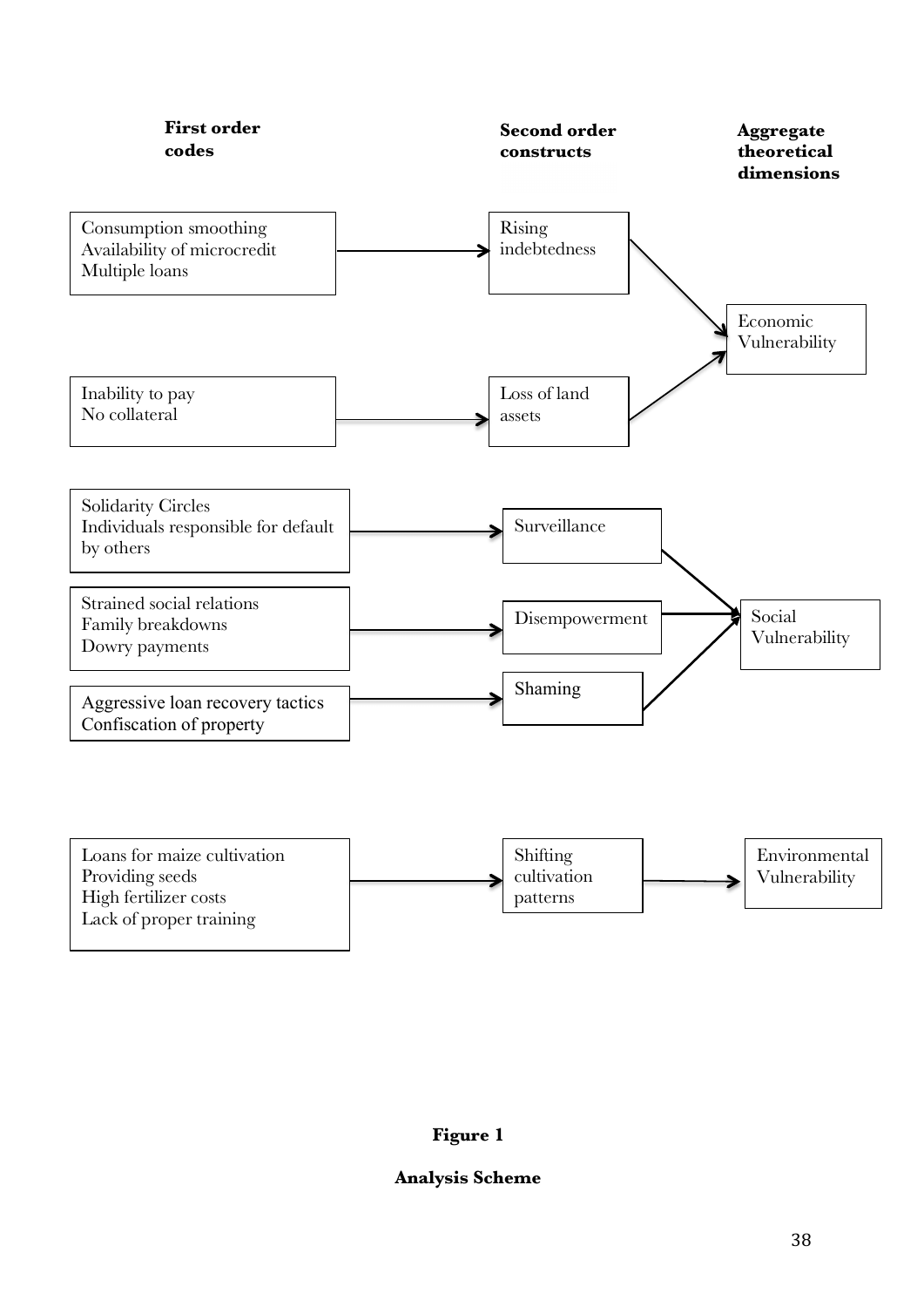### **Rising Indebtedness Loss of Land Assets**

*Farmer 1: Cannot afford to have proper meal each day. Need to rely on others for food. Despite hunger, I had to pay instalments NGO will never care why I can't pay.* (I; RA).

*Woman 7: Say, you can collect some of the vegetable (leaves) from the roadside and eat (cook) them, that money you pay to the NGO like this.* (FG; R&RA).

*Woman 11: They ask about: what you do with this money -We tell them whatever they want to know -We have several loans, we borrow form one and pay to others -We have few loans -when we are in deep trouble, borrow 10-20,000tks, we eat less and pay back.* (FG; R&RA)

*Woman 9: I had to tell lie to the agents for borrowing. If I tell them about the true reason then they will not give me loan. The true reason of borrowing money is to pay other loan that I had borrowed from other NGOs.* (I; R&RA)

*Woman 3: I had borrowed the money for agriculture specifically for cultivating maize. At present, I have no source of income. My husband was a rickshaw puller, his rickshaw got stolen since then he is unemployed. Whenever we need cash, we need to borrow because our daily or regular income is very low. I have not benefitted much from the loans because the crops were not as good as expected. So, we are not being able to repay the loans. If we want to restart, we will have to loan again. Oh, the loans have become burden to us.* (I; R&RA)

*Woman 12: Every baree (household) took loans from NGOs. Not a single household has any earnings to pay it back.* (FG; R&RA)

*Farmer 2:Took loan from Bru-tangail, 20000 taka, 550/week, 40 weeks. Agrani Bank, gave land document three years back, 12000 taka, still need to pay, interest is increasing, have to sell land, always on loan, no peace to farmers*. (FG; R&RA)

*Farmer 3: I had to sacrifice my land to pay the loan but I can spend few good days if I borrow.* (I; R&RA)

*Farmer 4: These NGOs are not good for us, our poverty level is increasing but we have no other option. Does not matter if you die you have to pay the instalment or sell house or land? The poverty is becoming "boundary-less".* (FG; R&RA)

*Farmer 3: My in-law in Daudkandi has lost all his land because he borrowed too much from many sources. Last year, he made huge loss due to bad weather and storm. He had sold all his land to pay the loan. He is still in huge debt. It is impossible to pay loan growing crops.* (FG; R&RA)

*Woman 14: I used to have a house and some land. My husband fell sick. Used the loan for medicine. Couldn't repay. Now we lost house and land. I live in my sister's place and work in her house.* (I; R&RA)

#### **Table II**

#### **Economic Vulnerability**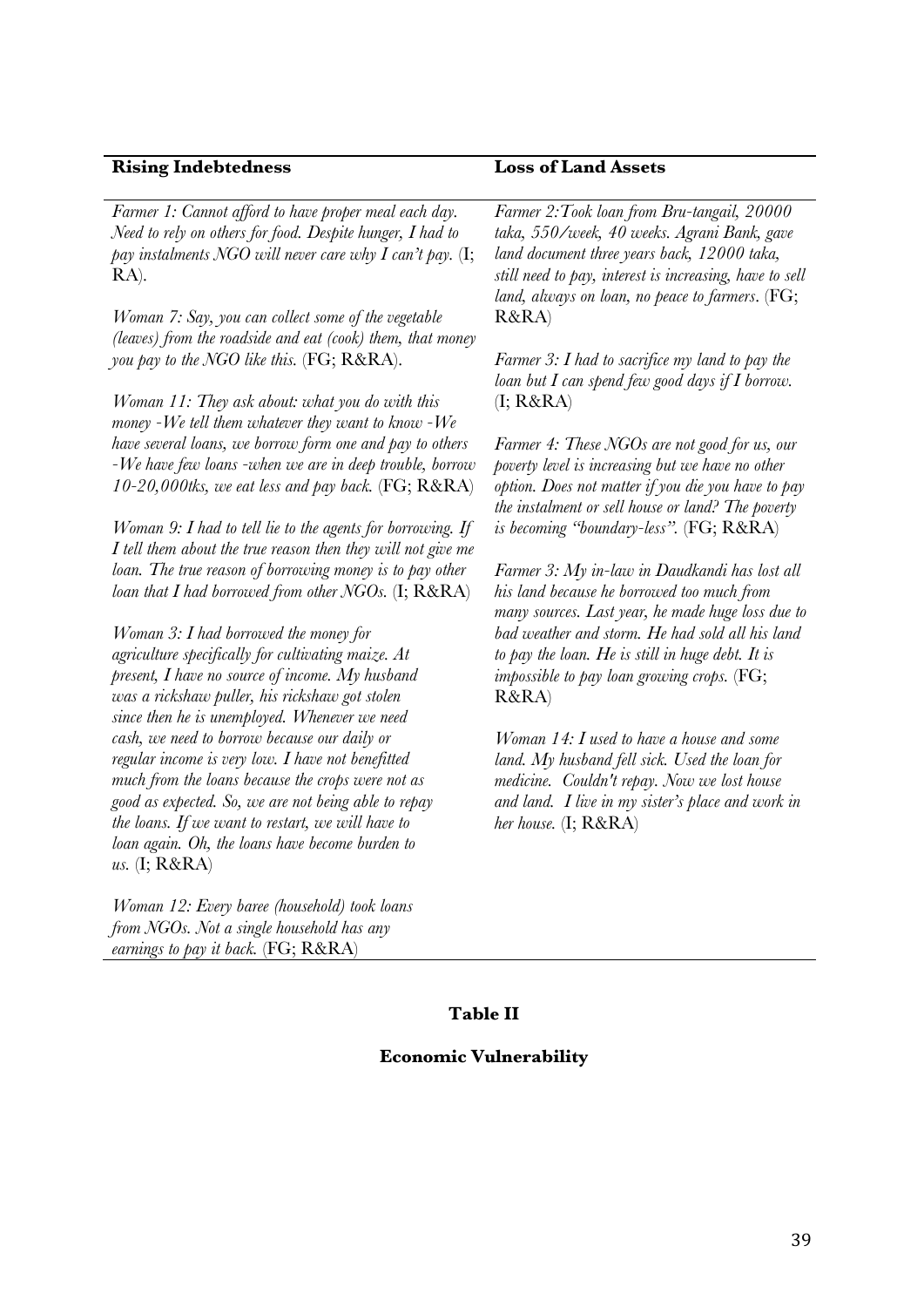#### **Surveillance Disempowerment Shaming**

*Respondent 1: My cousin died. NGO people came to me and told me to pay the money on behalf of the deceased person as he cannot pay. They watch and try to find out who in the family can pay.* (FG; R&RA)

*Respondent 2: The NGO workers never pay heed to whatever problems you may have ...they demand and recover the instalment amounts by hook-or-by crook if necessary they will make you borrow from relatives. to pay back the instalment. Despite hunger, I had to pay instalments. NGO will never care why I can't pay.* (I; R&RA)

*Farmer 5: We can trick them (NGOs) by not staying at home when they come to collect money but the female has to stay at home, so they catch them*. (FG; R&RA)

*Woman 12: The men run away when NGOs come to collect money. They know we women are in the house. They stay till it is dark so they can catch the men when they come home.*

*Woman 5: When we can't pay the NGO enter our house to see if they can take anything. Once they took my only water bucket. And my sheelnodi (mortar and pestle). They say once I repay the loan they will return it. Once they even brought police to my house.* (FG; R&RA)

*Woman 4: We are dying out of this vice (dowry). We cry for the money spent on the marriage, don't cry for our daughter's being sent off. Suppose, I need to get my daughter married. I have to borrow money 10,000 to 20,000tk. Marriage ceremony lasts for two days - need lots of money. Need to spend a lot, don't cry if mother dies, but cry for daughter's marriage, give everything to daughter. Sacrifice life for daughter's marriage.* (FG; R&RA)

*Woman 4: For a granddaughter's wedding we borrowed, tk 30,000 cash and 10 grams of gold. Another one, tk 20,000 in cash and 5 grams of gold. Have to marry off the girls, otherwise the husbands will harass them, there will be unrest. No peace. Have to pay in the hands of father in law, not the groom. Otherwise there is social conflict.* (FG; R&RA)

*Farmer 1: I had to give marriage to my daughter and need money. I borrowed too much. Now I have huge loss. But I had to give marriage to my daughter.* (I; R&RA)

*Woman 19: So this credit will destroy the culture and country, everybody is concerned about increasing borrowing but never think of earning.* (I; R&RA)

*Male, Rickshaw driver: NGO should not use bad words to the housewife in front of other neighbours. They come in every Mondays and Wednesdays to collect weekly payment. If you ask for extension they get very angry and use bad language. This is shame to me and my family, when the toll collectors keep sitting in my home for the whole day and use bad language. I am a human and I cannot drive rickshaw the whole day. I had to borrow from others to pay these immediate payments.* (I; R&RA)

*Woman 17: My father borrowed money from NGOs to help my husband, and now they are also in trouble. They are losing their face too.* (I; R&RA)

*Woman 11: Often they take us to their NGO office and make us sit there all day. Showing us in front of villagers. It is kind of insult and shame. We lose face.*

*Woman 7: The NGOs money is must pay money. Even though we don't give collateral to NGOs against borrowing, but their swearing in front of other villagers makes you to pay the instalment in each week.*

*The NGO people swear using my mother's name. It is too dirty and shameful.* (I; R&RA)

### **Table III**

#### **Social Vulnerability**